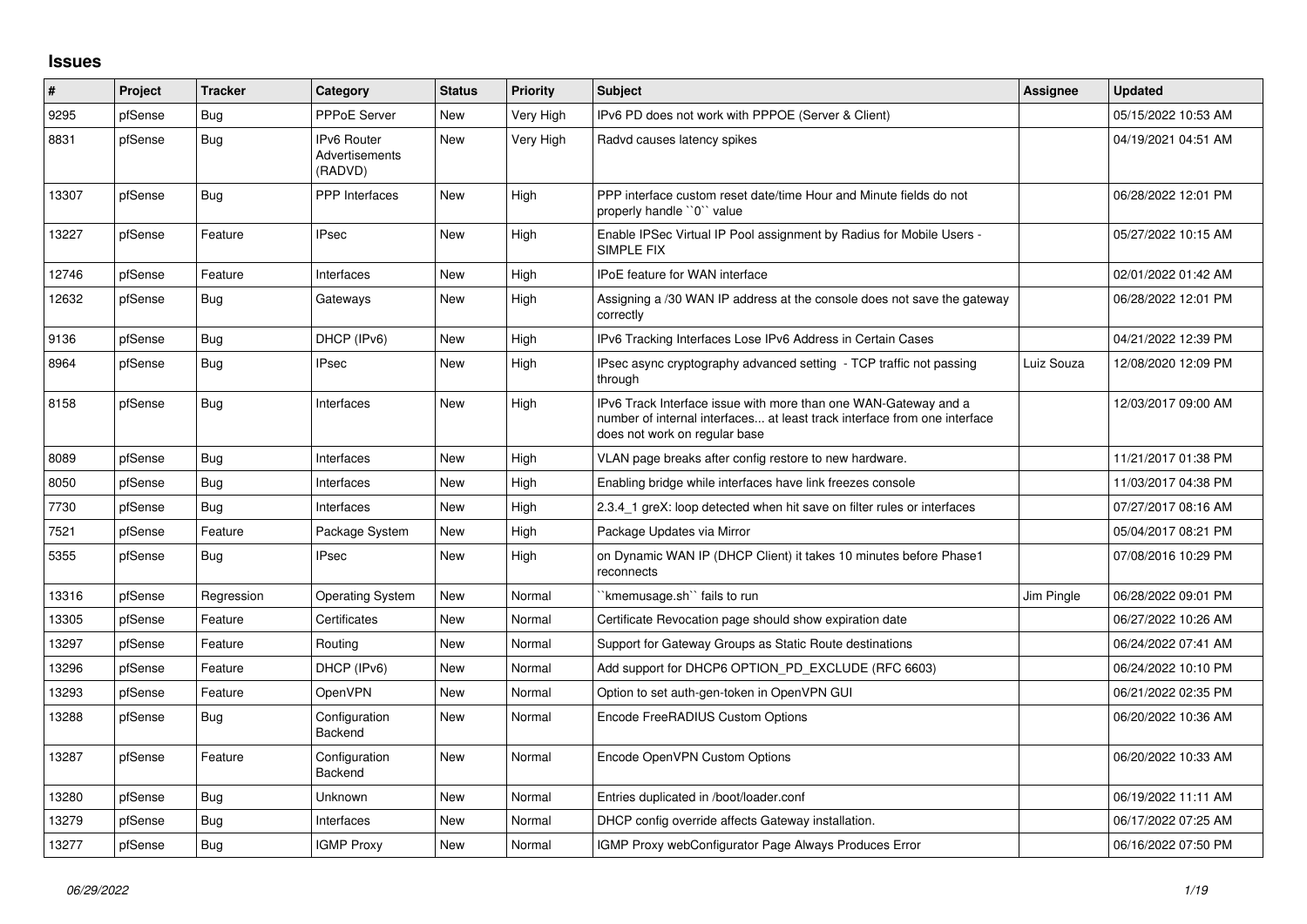| #     | Project | <b>Tracker</b> | Category           | <b>Status</b> | <b>Priority</b> | Subject                                                                                                                                     | <b>Assignee</b>     | <b>Updated</b>      |
|-------|---------|----------------|--------------------|---------------|-----------------|---------------------------------------------------------------------------------------------------------------------------------------------|---------------------|---------------------|
| 13276 | pfSense | <b>Bug</b>     | <b>IGMP Proxy</b>  | New           | Normal          | IGMP Proxy Error Message for Logging Links to System Log Instead of<br>Routing Log                                                          |                     | 06/16/2022 07:48 PM |
| 13273 | pfSense | Bug            | DHCP (IPv4)        | New           | Normal          | dhclient can use conflicting recorded leases                                                                                                |                     | 06/14/2022 11:07 AM |
| 13267 | pfSense | <b>Bug</b>     | OpenVPN            | New           | Normal          | dpinger continues to run on OpenVPN gateway after OpenVPN service is<br>stopped.                                                            |                     | 06/12/2022 02:49 PM |
| 13264 | pfSense | Feature        | <b>IPsec</b>       | New           | Normal          | IPSec Phase2 select multiple PFS key groups                                                                                                 |                     | 06/10/2022 04:29 PM |
| 13260 | pfSense | Feature        | Authentication     | New           | Normal          | Add support for OpenVPN static-challenge                                                                                                    |                     | 06/09/2022 02:04 PM |
| 13256 | pfSense | Feature        | DHCP (IPv4)        | New           | Normal          | Better handling of duplicate IPs in static DHCP assignments                                                                                 |                     | 06/11/2022 04:51 PM |
| 13254 | pfSense | Bug            | DNS Resolver       | New           | Normal          | DNS resolver does not update "unbound.conf" file during link down events                                                                    |                     | 06/28/2022 12:01 PM |
| 13253 | pfSense | <b>Bug</b>     | DHCP (IPv6)        | New           | Normal          | dhcp6c" is not restarted when applying settings when multiple WANs are<br>configured for DHCP6                                              |                     | 06/28/2022 12:01 PM |
| 13252 | pfSense | <b>Bug</b>     | Upgrade            | New           | Normal          | reduce frequency of php-fpm socket connection attempts from<br>check reload status                                                          |                     | 06/12/2022 11:11 AM |
| 13249 | pfSense | Bug            | Console Menu       | New           | Normal          | Running playback comands multiple times results in PHP error                                                                                |                     | 06/06/2022 07:02 AM |
| 13248 | pfSense | Regression     | DHCP (IPv6)        | New           | Normal          | IPv6 Router Advertisements runs when config.xml does not contain an<br>entry for the interface                                              |                     | 06/05/2022 07:44 PM |
| 13244 | pfSense | Feature        | Web Interface      | New           | Normal          | Add help text under Timezone settings in the GUI                                                                                            |                     | 06/03/2022 01:00 PM |
| 13242 | pfSense | Feature        | Gateway Monitoring | New           | Normal          | Enhancements to static route creation/deletion for dpinger monitor IPs                                                                      |                     | 06/03/2022 11:20 AM |
| 13240 | pfSense | <b>Bug</b>     | Rules / NAT        | <b>New</b>    | Normal          | User is forced to pick an NPt destination IPv6 prefix length even when<br>choosing a drop-down entry which contains a defined prefix length | Jim Pingle          | 06/28/2022 12:01 PM |
| 13237 | pfSense | <b>Bug</b>     | DHCP (IPv6)        | <b>New</b>    | Normal          | dhcp6c script cannot be executed safely                                                                                                     |                     | 06/01/2022 11:20 AM |
| 13228 | pfSense | <b>Bug</b>     | Interfaces         | New           | Normal          | Recovering interface gateway may not be added back into gateway groups<br>and rules when expected                                           | Jim Pingle          | 06/28/2022 12:01 PM |
| 13225 | pfSense | <b>Bug</b>     | Interfaces         | <b>New</b>    | Normal          | Bridges with QinQ interfaces not properly set up at boot                                                                                    | <b>Viktor Gurov</b> | 06/28/2022 12:01 PM |
| 13224 | pfSense | <b>Bug</b>     | Notifications      | New           | Normal          | Email notification flood when UPS (NUT) and WAN send notifications                                                                          |                     | 05/27/2022 01:58 AM |
| 13222 | pfSense | <b>Bug</b>     | UPnP/NAT-PMP       | New           | Normal          | CARP IP does not listen for NAT-PMP packets                                                                                                 |                     | 05/26/2022 02:28 PM |
| 13217 | pfSense | <b>Bug</b>     | DHCP (IPv4)        | New           | Normal          | dhclient using default pid file location which does not exist                                                                               | Viktor Gurov        | 05/26/2022 08:09 AM |
| 13187 | pfSense | Documentation  | Upgrade            | New           | Normal          | Azure Frequently asked questions                                                                                                            |                     | 05/20/2022 06:52 AM |
| 13167 | pfSense | <b>Bug</b>     | Dynamic DNS        | New           | Normal          | phpDynDNS: DigitalOcean ddns update fails (bad request, invalid character<br>'-' in request id)                                             |                     | 06/16/2022 09:30 PM |
| 13158 | pfSense | <b>Bug</b>     | Web Interface      | New           | Normal          | Input validation error when applying limiter changes                                                                                        |                     | 05/14/2022 05:32 PM |
| 13132 | pfSense | Bug            | Backup / Restore   | <b>New</b>    | Normal          | Two SSHDATA Sections in Restored Config Breaks Unit                                                                                         | Jim Pingle          | 06/29/2022 07:53 AM |
| 13102 | pfSense | <b>Bug</b>     | <b>IPsec</b>       | New           | Normal          | Deleting an IPSec tunnel doesn't destroy the SA (SADs/SPDs), causes<br>crash in status_ipsec.php                                            | <b>Viktor Gurov</b> | 06/28/2022 12:01 PM |
| 13091 | pfSense | Feature        | OpenVPN            | New           | Normal          | RFE: Ability to specify the order of OpenVPN Authentication servers                                                                         |                     | 04/22/2022 04:30 PM |
| 13090 | pfSense | Bug            | OpenVPN            | New           | Normal          | OpenVPN: do not use legacy deprecated netbios settings                                                                                      | Jim Pingle          | 04/22/2022 11:19 AM |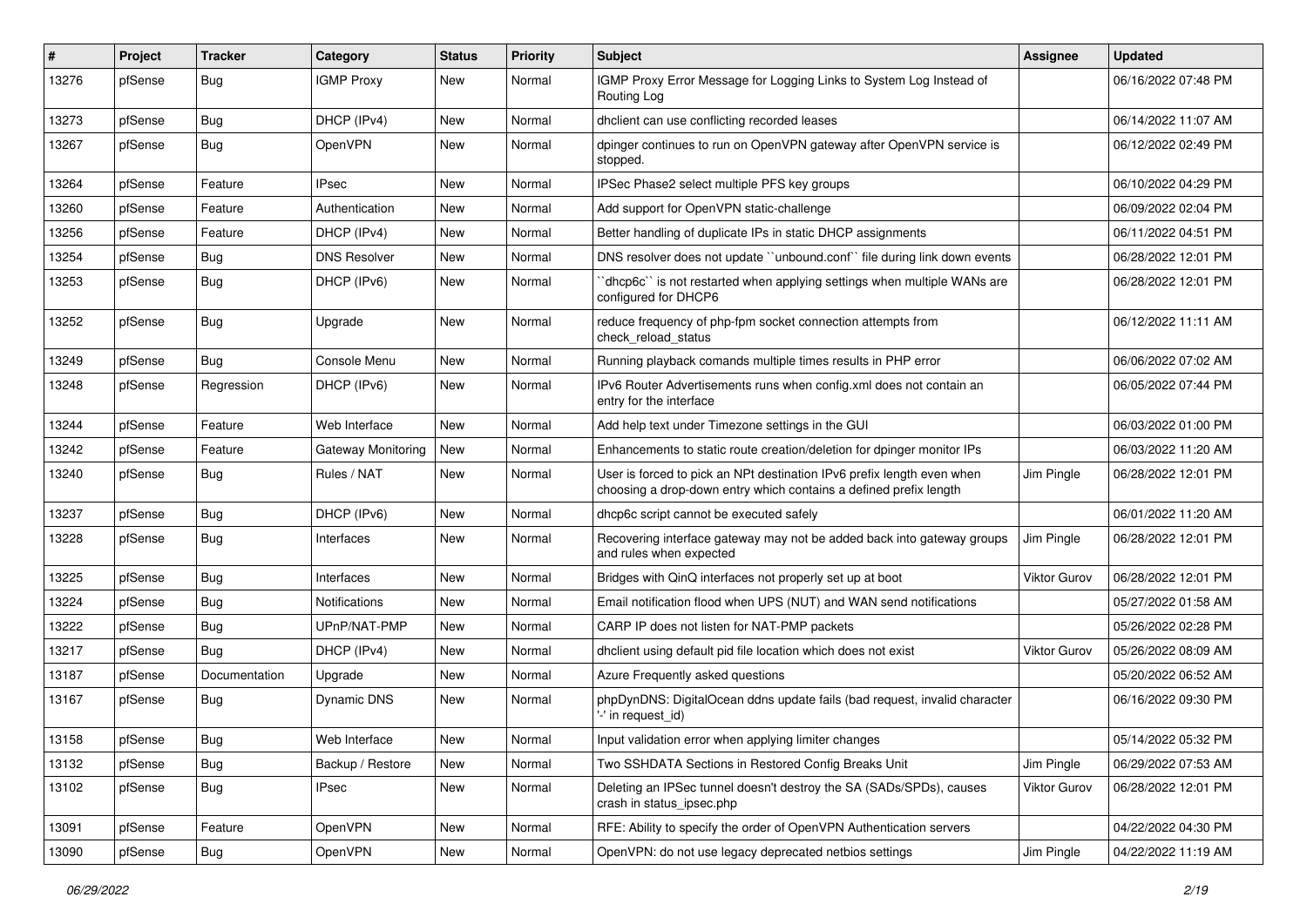| #     | Project | <b>Tracker</b> | Category                                        | <b>Status</b> | <b>Priority</b> | Subject                                                                                                  | <b>Assignee</b>  | <b>Updated</b>      |
|-------|---------|----------------|-------------------------------------------------|---------------|-----------------|----------------------------------------------------------------------------------------------------------|------------------|---------------------|
| 13089 | pfSense | Bug            | OpenVPN                                         | New           | Normal          | OpenVPN: fix some netbios options were preserved even if teh Netbios<br>option was unchecked             | Jim Pingle       | 04/22/2022 11:06 AM |
| 13088 | pfSense | Bug            | <b>OpenVPN</b>                                  | New           | Normal          | OpenVPN Client Overrides: properly hide/show form fields                                                 | Jim Pingle       | 06/08/2022 09:15 AM |
| 13087 | pfSense | <b>Bug</b>     | OpenVPN                                         | New           | Normal          | OpenVPN Server: hide WINS servers list when netbios option is unchecked<br>while WINS servers is checked |                  | 04/22/2022 10:29 AM |
| 13076 | pfSense | Bug            | Gateway Monitoring                              | New           | Normal          | Marking a gateway as down does not affect IPsec entries using gateway<br>groups                          |                  | 06/28/2022 12:01 PM |
| 13068 | pfSense | Bug            | Aliases / Tables                                | <b>New</b>    | Normal          | Error loading rules when URL Table IPs content is empty                                                  |                  | 04/17/2022 09:07 PM |
| 13067 | pfSense | <b>Bug</b>     | <b>FilterDNS</b>                                | New           | Normal          | filterdns resolve interval is twice the intended value                                                   |                  | 04/17/2022 07:45 PM |
| 13058 | pfSense | Todo           | Rules / NAT                                     | New           | Normal          | Add static routes and directly connected networks back to policy route<br>negation rules                 |                  | 04/13/2022 08:05 AM |
| 13054 | pfSense | Feature        | Package System                                  | <b>New</b>    | Normal          | Package plugin hook for web server configuration stanzas                                                 | Jim Pingle       | 04/12/2022 03:04 PM |
| 13051 | pfSense | <b>Bug</b>     | <b>Traffic Shaper</b><br>(ALTQ)                 | New           | Normal          | Firewall traffic shaper by interface selection unknow                                                    |                  | 04/12/2022 07:03 AM |
| 13046 | pfSense | <b>Bug</b>     | Rules / NAT                                     | New           | Normal          | Floating rule applied to IPv6 interface with a SLAAC DHCPv6 gateway<br>reports error on boot             |                  | 04/11/2022 09:50 AM |
| 13017 | pfSense | Feature        | Packet Capture                                  | New           | Normal          | Packet capture: add preview results while capture is running                                             |                  | 04/09/2022 11:08 AM |
| 13014 | pfSense | <b>Bug</b>     | <b>IPsec</b>                                    | New           | Normal          | Charon.vici can get in a bad state                                                                       | Mateusz<br>Guzik | 06/28/2022 12:01 PM |
| 13009 | pfSense | Feature        | OpenVPN                                         | New           | Normal          | Add option for multiple remote addresses to OpenVPN Client                                               |                  | 03/31/2022 12:42 PM |
| 13003 | pfSense | <b>Bug</b>     | Hardware / Drivers                              | New           | Normal          | Malicious Driver Detection event on ixl driver                                                           |                  | 06/25/2022 05:00 PM |
| 12960 | pfSense | <b>Bug</b>     | Installer                                       | New           | Normal          | VGA installer image defaults to serial console, serial console is default in<br><b>GUI settings</b>      |                  | 06/28/2022 12:01 PM |
| 12950 | pfSense | <b>Bug</b>     | Routing                                         | <b>New</b>    | Normal          | OpenVPN as default gateway does not get set at boot time                                                 |                  | 04/09/2022 05:46 PM |
| 12942 | pfSense | <b>Bug</b>     | Gateways                                        | New           | Normal          | Code to kill states for old gateway when reconnecting an interface is<br>incorrect                       | Jim Pingle       | 06/28/2022 12:01 PM |
| 12938 | pfSense | Bug            | <b>IPv6 Router</b><br>Advertisements<br>(RADVD) | New           | Normal          | MaxRtrAdvInterval would allow stale DNS servers to be deleted faster                                     |                  | 03/12/2022 09:37 AM |
| 12927 | pfSense | Bug            | OpenVPN                                         | <b>New</b>    | Normal          | OpenVPN with OCSP enabled allows connections with revoked certificates                                   |                  | 03/24/2022 08:22 AM |
| 12922 | pfSense | Bug            | DHCP (IPv4)                                     | New           | Normal          | Classless static routes received on DHCP WAN can override chosen<br>default gateway                      |                  | 03/28/2022 10:08 AM |
| 12905 | pfSense | Bug            | Web Interface                                   | New           | Normal          | Add VLAN Re-assignment to Import Interface Mismatch Wizard                                               |                  | 03/07/2022 08:05 AM |
| 12903 | pfSense | Feature        | Notifications                                   | New           | Normal          | alternative authentication methods for email notifications?                                              |                  | 03/07/2022 07:52 AM |
| 12888 | pfSense | <b>Bug</b>     | Rules / NAT                                     | <b>New</b>    | Normal          | pfSense sends un-NATed packets during OpenVPN startup                                                    |                  | 03/01/2022 03:13 PM |
| 12875 | pfSense | <b>Bug</b>     | Package System                                  | New           | Normal          | Import zabbix-agent6 and zabbix-proxy6 from FreeBSD Ports                                                |                  | 05/28/2022 06:50 PM |
| 12874 | pfSense | Feature        | OpenVPN                                         | New           | Normal          | OpenVPN RADIUS Framed-Pool                                                                               |                  | 02/25/2022 02:24 PM |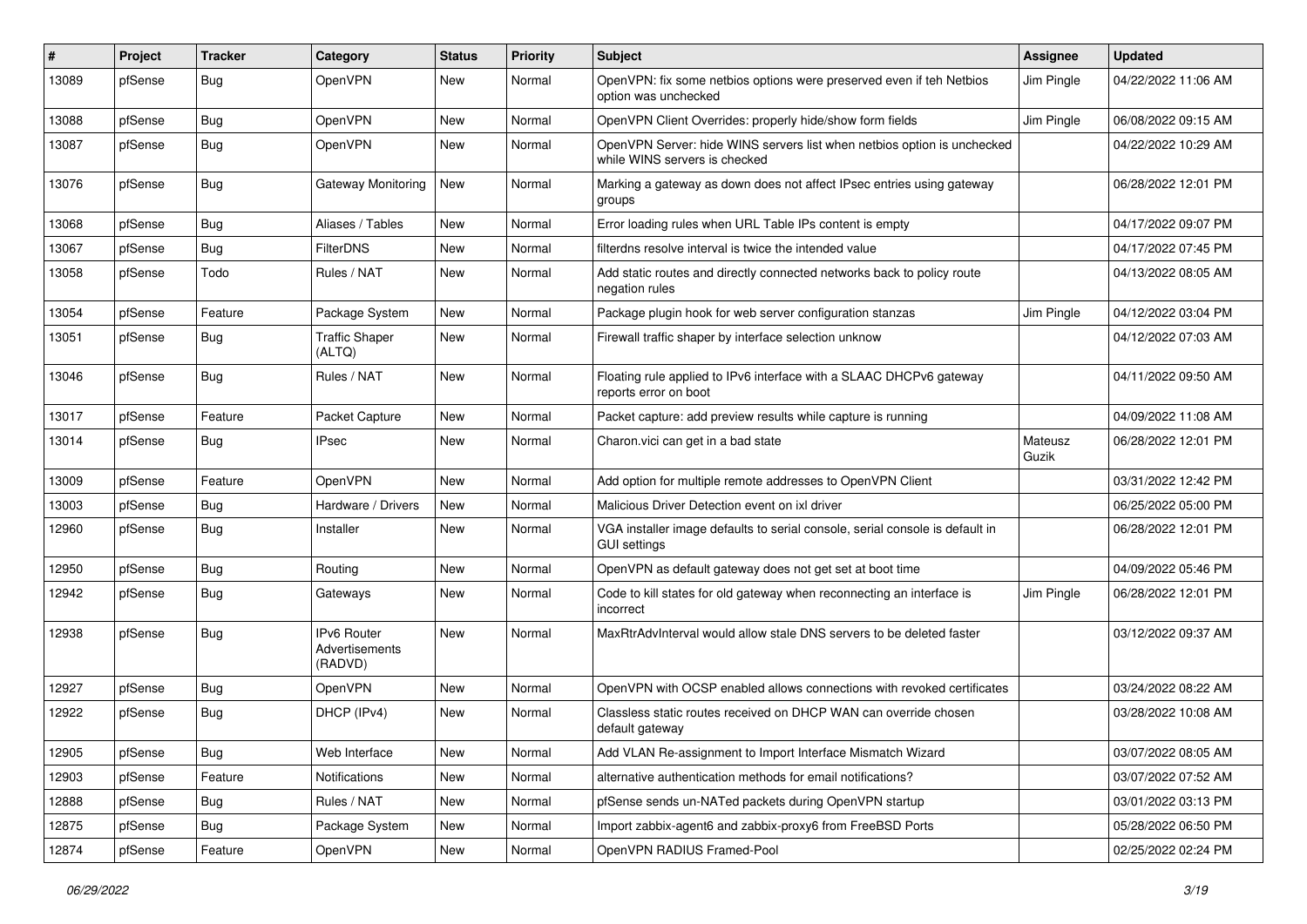| #     | Project | <b>Tracker</b> | Category                | <b>Status</b> | <b>Priority</b> | Subject                                                                                       | <b>Assignee</b>       | <b>Updated</b>      |
|-------|---------|----------------|-------------------------|---------------|-----------------|-----------------------------------------------------------------------------------------------|-----------------------|---------------------|
| 12857 | pfSense | <b>Bug</b>     | Gateways                | New           | Normal          | Firewall gateway goes away when making changes to Bridge0 device                              |                       | 02/27/2022 11:20 AM |
| 12849 | pfSense | <b>Bug</b>     | <b>Operating System</b> | New           | Normal          | pfsync kernel crash on reboot                                                                 | Mateusz<br>Guzik      | 02/22/2022 02:02 PM |
| 12848 | pfSense | Feature        | Dynamic DNS             | <b>New</b>    | Normal          | Evaluation of the DynDNS "Result Match" string                                                |                       | 02/22/2022 02:01 AM |
| 12828 | pfSense | <b>Bug</b>     | Wireless                | New           | Normal          | pfSense keeps crashing (Fatal trap 12: page fault while in kernel mode)                       |                       | 02/21/2022 07:55 AM |
| 12823 | pfSense | Bug            | DHCP (IPv6)             | New           | Normal          | Multiple DHCP6 WAN connections PPPoE interface 'defached' status                              |                       | 02/18/2022 05:39 AM |
| 12811 | pfSense | <b>Bug</b>     | Gateway Monitoring      | New           | Normal          | Services are not restarted when PPP interfaces connect                                        | Jim Pingle            | 06/28/2022 12:01 PM |
| 12797 | pfSense | <b>Bug</b>     | UPnP/NAT-PMP            | <b>New</b>    | Normal          | UPnP+STUN forms invalid outbound NAT rules using the external address<br>discovered from STUN |                       | 02/15/2022 01:01 PM |
| 12782 | pfSense | Todo           | Build / Release         | New           | Normal          | Disable compatibility flag                                                                    | <b>Brad Davis</b>     | 06/28/2022 12:01 PM |
| 12774 | pfSense | <b>Bug</b>     | Backup / Restore        | New           | Normal          | Picture widget image is not saved in backup                                                   |                       | 04/04/2022 04:48 AM |
| 12768 | pfSense | Feature        | Upgrade                 | New           | Normal          | pfSense-repo: Make sure default config file exists                                            |                       | 06/28/2022 12:01 PM |
| 12764 | pfSense | <b>Bug</b>     | Gateways                | New           | Normal          | VTI gateway status is pending after assigning the VTI interface                               |                       | 02/07/2022 05:41 AM |
| 12762 | pfSense | <b>Bug</b>     | <b>IPsec</b>            | New           | Normal          | IPsec keep alive check ignores Child SA Start Action                                          | <b>Viktor Gurov</b>   | 02/07/2022 11:21 AM |
| 12747 | pfSense | <b>Bug</b>     | Logging                 | New           | Normal          | System log is filled by sshguard                                                              |                       | 05/03/2022 03:08 AM |
| 12737 | pfSense | Bug            | Certificates            | <b>New</b>    | Normal          | CApath is not defined by default in curl                                                      |                       | 06/28/2022 12:01 PM |
| 12730 | pfSense | <b>Bug</b>     | Captive Portal          | New           | Normal          | RADIUS accounting does not work if WAN is down                                                |                       | 01/26/2022 05:13 AM |
| 12726 | pfSense | <b>Bug</b>     | Authentication          | New           | Normal          | LDAP select container button auto populate                                                    |                       | 01/25/2022 01:48 PM |
| 12715 | pfSense | <b>Bug</b>     | Authentication          | New           | Normal          | Long system startup time when LDAP is configured and unavailable during<br>startup.           | Christian<br>McDonald | 01/24/2022 05:50 AM |
| 12708 | pfSense | Bug            | Aliases / Tables        | <b>New</b>    | Normal          | alias with non resolving DNS entry breaks underlying pf table                                 |                       | 02/20/2022 06:13 PM |
| 12679 | pfSense | Feature        | Interfaces              | New           | Normal          | Remind user to update DHCPv6 range when changing interface IPv6 prefix                        |                       | 01/12/2022 07:36 AM |
| 12676 | pfSense | Feature        | Rules / NAT             | New           | Normal          | Add the Tagged option on the Port Forward rules edit page                                     |                       | 01/11/2022 05:52 AM |
| 12665 | pfSense | Feature        | Rules / NAT             | New           | Normal          | Ability to add custom pf rules from the GUI                                                   |                       | 01/07/2022 09:30 AM |
| 12648 | pfSense | Bug            | Captive Portal          | New           | Normal          | Undocumented variables 'listenporthttp' and 'listenporthttps'                                 |                       | 12/28/2021 10:44 AM |
| 12645 | pfSense | <b>Bug</b>     | <b>IPsec</b>            | <b>New</b>    | Normal          | `filterdns`` does not monitor remote IPsec gateways for IPv6 address<br>changes               | Viktor Gurov          | 06/28/2022 12:01 PM |
| 12625 | pfSense | Feature        | Logging                 | New           | Normal          | Granular logging options for default firewall rules.                                          |                       | 12/21/2021 06:39 PM |
| 12612 | pfSense | Bug            | <b>DNS Resolver</b>     | New           | Normal          | DNS Resolver is restarted during every "rc.newwanip" event                                    |                       | 06/28/2022 12:01 PM |
| 12602 | pfSense | Feature        | Dynamic DNS             | New           | Normal          | DHCPv6 should allow DDNS Client updates for hosts                                             |                       | 12/15/2021 11:00 AM |
| 12600 | pfSense | Feature        | Aliases / Tables        | New           | Normal          | allow custom mask for a network alias created from a FQDN                                     |                       | 12/15/2021 10:50 AM |
| 12581 | pfSense | Regression     | DHCP (IPv6)             | New           | Normal          | CARP IPv6 assigned address does not get advertised to endpoints with<br>RADV                  |                       | 12/16/2021 02:34 PM |
| 12563 | pfSense | <b>Bug</b>     | OpenVPN                 | New           | Normal          | OpenVPN server doesn't support Framed-IPv6-Address RADIUS attribute                           |                       | 12/03/2021 11:19 AM |
| 12553 | pfSense | Feature        | Backup / Restore        | New           | Normal          | Auto Config Backup: Allow selecting multiple backups for deletion                             |                       | 02/22/2022 04:27 AM |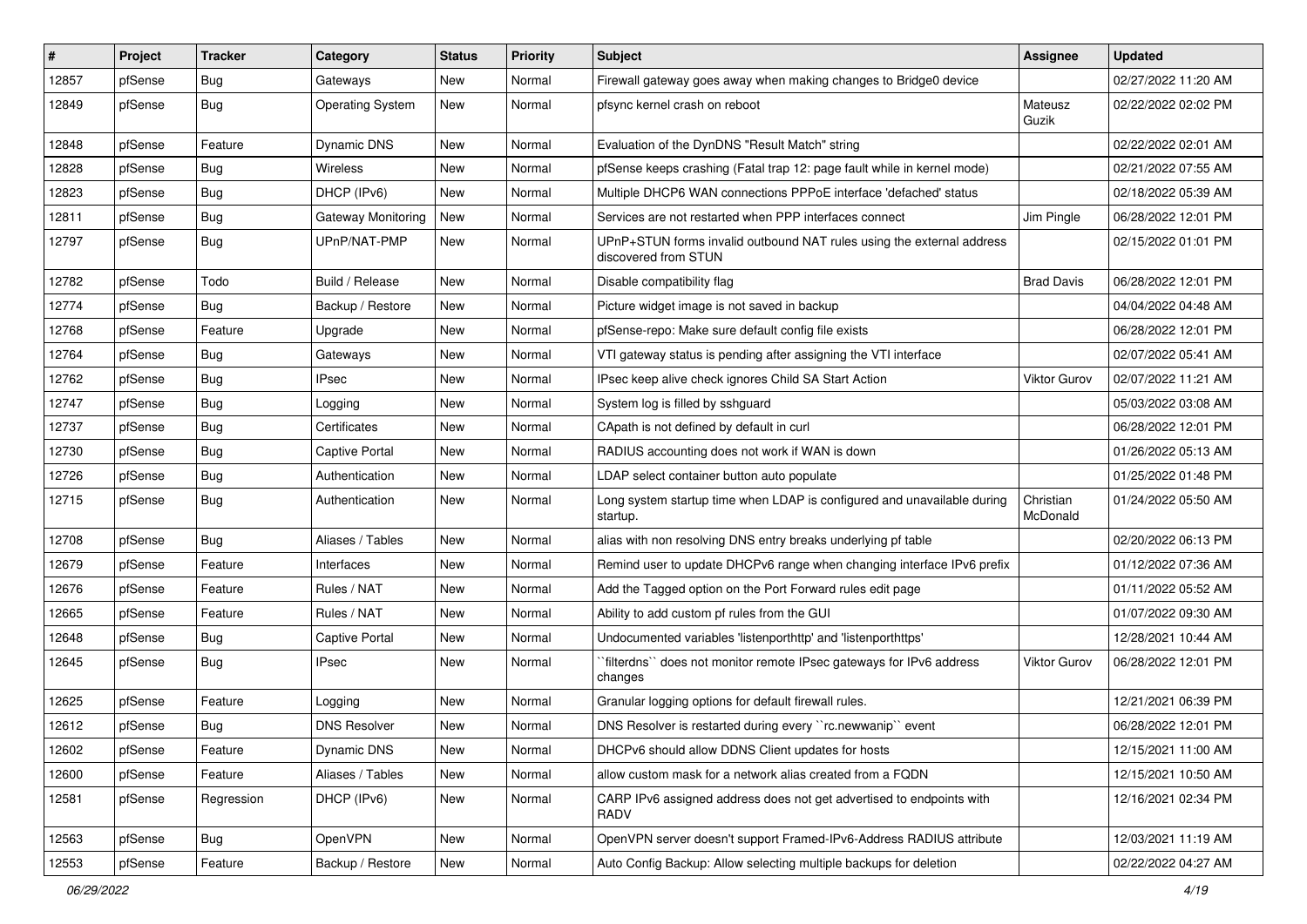| $\#$  | Project | <b>Tracker</b> | Category                    | <b>Status</b> | <b>Priority</b> | <b>Subject</b>                                                                                                                   | <b>Assignee</b> | <b>Updated</b>      |
|-------|---------|----------------|-----------------------------|---------------|-----------------|----------------------------------------------------------------------------------------------------------------------------------|-----------------|---------------------|
| 12552 | pfSense | <b>Bug</b>     | OpenVPN                     | New           | Normal          | "Pull DNS" option within OpenVPN client does not cause pfSense to use<br>DNS servers assigned by remote OpenVPN server           |                 | 12/08/2021 08:45 AM |
| 12549 | pfSense | Regression     | <b>IPsec</b>                | New           | Normal          | Per-user Mobile IPsec settings are not applied to connecting mobile clients                                                      | Jim Pingle      | 06/28/2022 12:01 PM |
| 12542 | pfSense | <b>Bug</b>     | Virtual IP Addresses        | <b>New</b>    | Normal          | Cannot assign a same IPv6 Link-Local address to different interfaces                                                             |                 | 11/25/2021 01:41 AM |
| 12535 | pfSense | Documentation  | Routing                     | <b>New</b>    | Normal          | Negate Rules function does not match the description                                                                             |                 | 11/19/2021 02:03 PM |
| 12519 | pfSense | <b>Bug</b>     | Authentication              | New           | Normal          | Fail authentication using special character in password via the LDAP<br>connector                                                |                 | 11/12/2021 07:39 AM |
| 12509 | pfSense | <b>Bug</b>     | OpenVPN                     | New           | Normal          | Deffered authentication does not work with auth-gen-token external-auth or<br>pusk "auth-token"                                  |                 | 11/08/2021 04:01 AM |
| 12508 | pfSense | Bug            | <b>DHCP Relay</b>           | <b>New</b>    | Normal          | DHCP Relay over VPN                                                                                                              |                 | 11/06/2021 11:25 AM |
| 12504 | pfSense | Bug            | Interfaces                  | New           | Normal          | BCM57412 NetXtreme-E 10Gb RDMA Ethernet controller issue                                                                         |                 | 11/05/2021 04:51 AM |
| 12483 | pfSense | <b>Bug</b>     | Configuration<br>Backend    | New           | Normal          | GUI creates inconsistent config.xml                                                                                              |                 | 10/23/2021 06:48 AM |
| 12473 | pfSense | Feature        | <b>IPsec</b>                | New           | Normal          | Allow user adjustment of IPsec Keep Alive periodic checks                                                                        |                 | 12/22/2021 05:59 AM |
| 12467 | pfSense | <b>Bug</b>     | Captive Portal              | New           | Normal          | CP error on client disconnect after reboot                                                                                       |                 | 10/17/2021 05:35 AM |
| 12459 | pfSense | Todo           | <b>Virtual IP Addresses</b> | <b>New</b>    | Normal          | Add IP Alias subnet input validation                                                                                             |                 | 10/15/2021 09:35 AM |
| 12458 | pfSense | Feature        | Authentication              | New           | Normal          | Use "unixHomeDirectory" instead of "homeDirectory" when LDAP<br>authentication server is Active Directory                        |                 | 10/15/2021 08:18 AM |
| 12451 | pfSense | <b>Bug</b>     | Virtual IP Addresses        | New           | Normal          | deleteVIP() does not check RFC2136 Update Source                                                                                 |                 | 10/13/2021 10:06 AM |
| 12436 | pfSense | <b>Bug</b>     | PPPoE Server                | New           | Normal          | Pppoe server config gui does not allow setting of chap authentication, and<br>sets the network start address for allocation to 0 |                 | 10/21/2021 08:15 AM |
| 12421 | pfSense | <b>Bug</b>     | Rules / NAT                 | New           | Normal          | IPV6 limiter bug                                                                                                                 |                 | 10/02/2021 08:44 AM |
| 12401 | pfSense | <b>Bug</b>     | <b>Traffic Graphs</b>       | New           | Normal          | Traffic graphs with untagged and tagged VLAN on same interface                                                                   |                 | 09/23/2021 09:18 PM |
| 12382 | pfSense | Regression     | OpenVPN                     | <b>New</b>    | Normal          | Certificate Depth checking creates OpenVPN micro-outages every time a<br>user authenticates after 2.5.2 upgrade                  |                 | 01/17/2022 04:17 AM |
| 12367 | pfSense | Todo           | Installer                   | <b>New</b>    | Normal          | ZFS: Do not show memstick disk on target list                                                                                    |                 | 09/13/2021 07:37 AM |
| 12357 | pfSense | <b>Bug</b>     | Captive Portal              | New           | Normal          | Captive Portal popup Logout button loads full login page in popup when<br>clicked                                                |                 | 10/27/2021 12:10 PM |
| 12335 | pfSense | Bug            | <b>IPsec</b>                | <b>New</b>    | Normal          | IPsec DNS inefficiency                                                                                                           | Jim Pingle      | 06/28/2022 12:01 PM |
| 12300 | pfSense | Feature        | Hardware / Drivers          | New           | Normal          | Add Aquantia Atlantic driver to pfsense                                                                                          |                 | 09/14/2021 06:49 AM |
| 12283 | pfSense | <b>Bug</b>     | Authentication              | New           | Normal          | LDAP/RADIUS authentication servers configuration does not allow source<br>IP address to be specified                             |                 | 08/20/2021 01:15 AM |
| 12259 | pfSense | Bug            | <b>Operating System</b>     | <b>New</b>    | Normal          | Intel em NICs Suffering Performance Degradation on FreeBSD12                                                                     |                 | 02/25/2022 09:28 PM |
| 12249 | pfSense | <b>Bug</b>     | Backup / Restore            | <b>New</b>    | Normal          | HAProxy causing failed ACB backups                                                                                               |                 | 11/15/2021 11:58 PM |
| 12243 | pfSense | Todo           | Package System              | New           | Normal          | Implement "``plugin_interfaces()```                                                                                              |                 | 02/07/2022 03:50 AM |
| 12190 | pfSense | Feature        | Rules / NAT                 | New           | Normal          | Add ability to reference ipv6 prefix in firewall rules and aliases                                                               |                 | 08/05/2021 01:47 PM |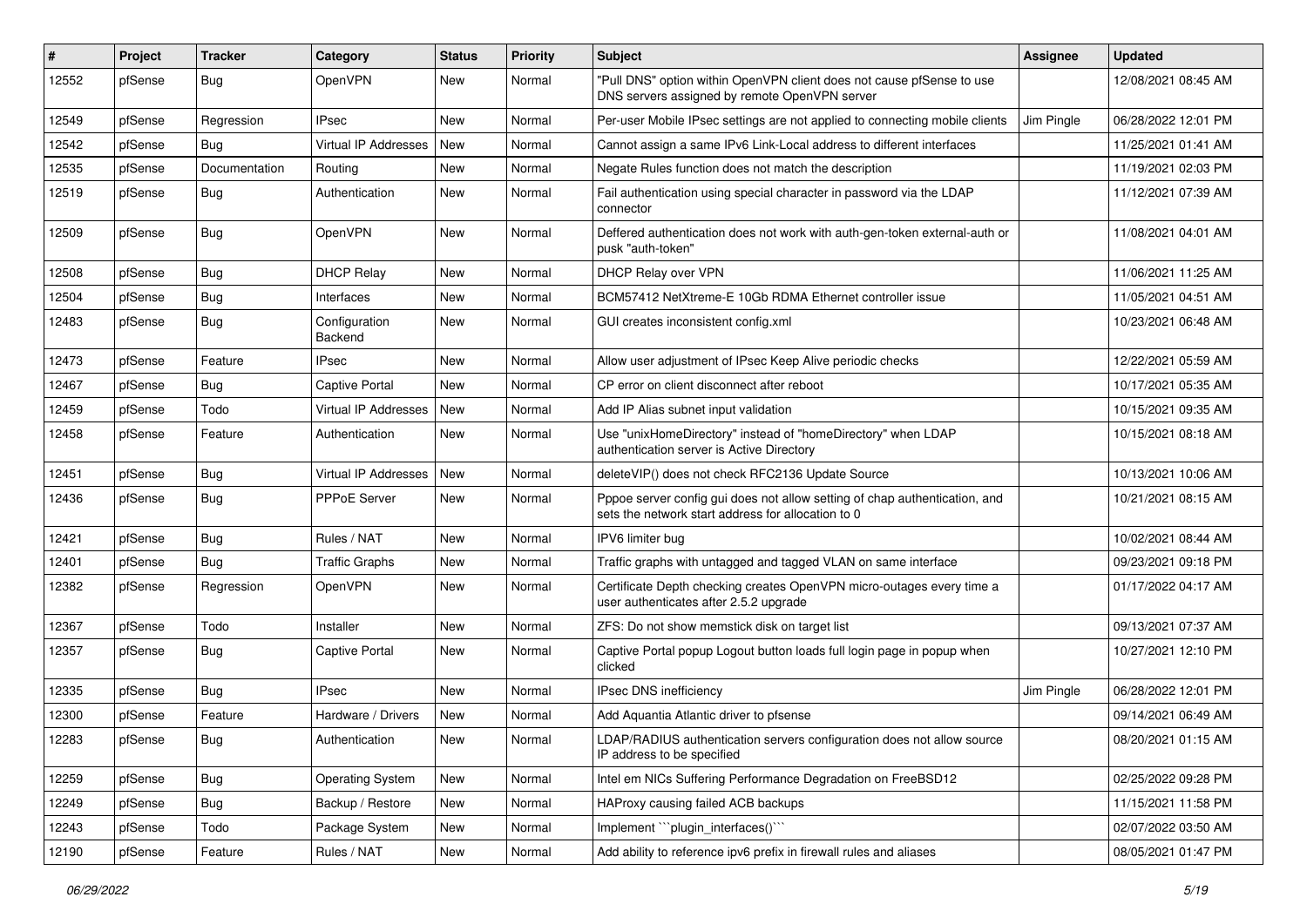| #     | Project | <b>Tracker</b> | Category             | <b>Status</b> | <b>Priority</b> | <b>Subject</b>                                                                                           | <b>Assignee</b>  | <b>Updated</b>      |
|-------|---------|----------------|----------------------|---------------|-----------------|----------------------------------------------------------------------------------------------------------|------------------|---------------------|
| 12139 | pfSense | Feature        | <b>DNS Forwarder</b> | New           | Normal          | Add support in for specifying a DNSMASQ configuration file                                               |                  | 07/16/2021 09:45 PM |
| 12122 | pfSense | Bug            | Web Interface        | <b>New</b>    | Normal          | Perform greedy actions asychronously                                                                     |                  | 07/10/2021 01:10 PM |
| 12121 | pfSense | Feature        | OpenVPN              | New           | Normal          | Wider "local network(s)" fields in OpenVPN server configuration                                          |                  | 07/19/2021 07:37 AM |
| 12120 | pfSense | Feature        | <b>DHCP Relay</b>    | <b>New</b>    | Normal          | Permit several sets of destination DHCP servers in DHCP relay                                            |                  | 07/11/2021 05:41 PM |
| 12095 | pfSense | Bug            | Authentication       | <b>New</b>    | Normal          | Memory leak in pcscd                                                                                     |                  | 06/01/2022 01:01 PM |
| 12091 | pfSense | Feature        | Authentication       | New           | Normal          | RFE: Add support for sssd authentication                                                                 |                  | 12/10/2021 04:55 PM |
| 12079 | pfSense | Bug            | <b>IGMP Proxy</b>    | New           | Normal          | IGMPProxy: kernel panic, Sleeping thread owns a non-sleepable lock                                       | Mateusz<br>Guzik | 06/28/2022 12:01 PM |
| 12077 | pfSense | Feature        | Gateways             | <b>New</b>    | Normal          | Allow stick-connections per gateway group                                                                |                  | 06/24/2021 08:45 AM |
| 12056 | pfSense | <b>Bug</b>     | Logging              | <b>New</b>    | Normal          | Filterlog says "Unknown Option %u"                                                                       |                  | 06/18/2021 05:51 AM |
| 11974 | pfSense | Feature        | XMLRPC               | New           | Normal          | XMLRPC synchronization for igmmproxy settings                                                            |                  | 05/29/2021 03:58 PM |
| 11956 | pfSense | Feature        | Web Interface        | New           | Normal          | "add" button in the top of pages with many user-added items                                              |                  | 07/10/2021 01:01 PM |
| 11954 | pfSense | Feature        | <b>IGMP Proxy</b>    | New           | Normal          | <b>Multicast limits</b>                                                                                  |                  | 05/25/2021 12:36 AM |
| 11953 | pfSense | Bug            | <b>IGMP Proxy</b>    | New           | Normal          | XG-1541 crashes when igmpproxy is enabled and network interfaces status<br>change                        |                  | 05/24/2021 04:55 PM |
| 11925 | pfSense | Bug            | OpenVPN              | New           | Normal          | Calling-Station-Id always set to WAN IP                                                                  |                  | 05/14/2021 09:27 AM |
| 11876 | pfSense | Feature        | Hardware / Drivers   | New           | Normal          | OpenSSL does not use QAT acceleration on pfSense Plus<br>21.02-RELEASE-p1 or 21.05-DEVELOPMENT           |                  | 05/03/2021 08:02 AM |
| 11872 | pfSense | Bug            | Interfaces           | New           | Normal          | gif interfaces reporting incorrect traffic counters                                                      |                  | 12/30/2021 04:00 AM |
| 11856 | pfSense | Feature        | Diagnostics          | New           | Normal          | Replace/add Alias or DNS names for known LAN addresses in the State<br>table                             |                  | 04/27/2021 08:01 AM |
| 11786 | pfSense | Bug            | Services             | New           | Normal          | SSH incomplete setup and startup fail while recovering XML backup in a<br>fresh install of pfSense 2.5.0 |                  | 04/17/2021 01:36 PM |
| 11778 | pfSense | Bug            | OpenVPN              | <b>New</b>    | Normal          | OpenVPN uses 100% CPU after experiencing packet loss                                                     |                  | 02/28/2022 07:38 AM |
| 11761 | pfSense | Bug            | L2TP                 | <b>New</b>    | Normal          | L2TP/IPsec VPN : PPP LCP negotiation occurs before user authentication                                   |                  | 03/31/2021 04:52 AM |
| 11759 | pfSense | Bug            | Dashboard            | New           | Normal          | Traffic graphs on dashboard double upload on pppoe links                                                 |                  | 12/30/2021 04:00 AM |
| 11757 | pfSense | Feature        | <b>XMLRPC</b>        | New           | Normal          | Allow XMLRPC sync to bypass default auth server in favor of local<br>database                            |                  | 03/30/2021 03:18 PM |
| 11731 | pfSense | Bug            | Hardware / Drivers   | <b>New</b>    | Normal          | Missing support for Realtek USB NICs                                                                     |                  | 03/30/2021 04:32 AM |
| 11730 | pfSense | Bug            | Web Interface        | New           | Normal          | Improve visibility of option selections in dark themes                                                   |                  | 03/25/2021 09:38 PM |
| 11724 | pfSense | <b>Bug</b>     | Package System       | New           | Normal          | Packages unexpectedly removed when changing update branches                                              |                  | 03/29/2021 08:09 AM |
| 11717 | pfSense | <b>Bug</b>     | Rules / NAT          | New           | Normal          | Incorrect port forwarding rules if Destination port alias is not equal to<br>Redirect target port alias  |                  | 03/22/2021 06:06 AM |
| 11715 | pfSense | Bug            | OpenVPN              | New           | Normal          | OpenVPN MTU                                                                                              |                  | 03/22/2021 01:35 AM |
| 11666 | pfSense | Bug            | Logging              | New           | Normal          | GUI Firewall log search not parsing filter.log beyond hard coded limit                                   |                  | 03/12/2021 11:38 AM |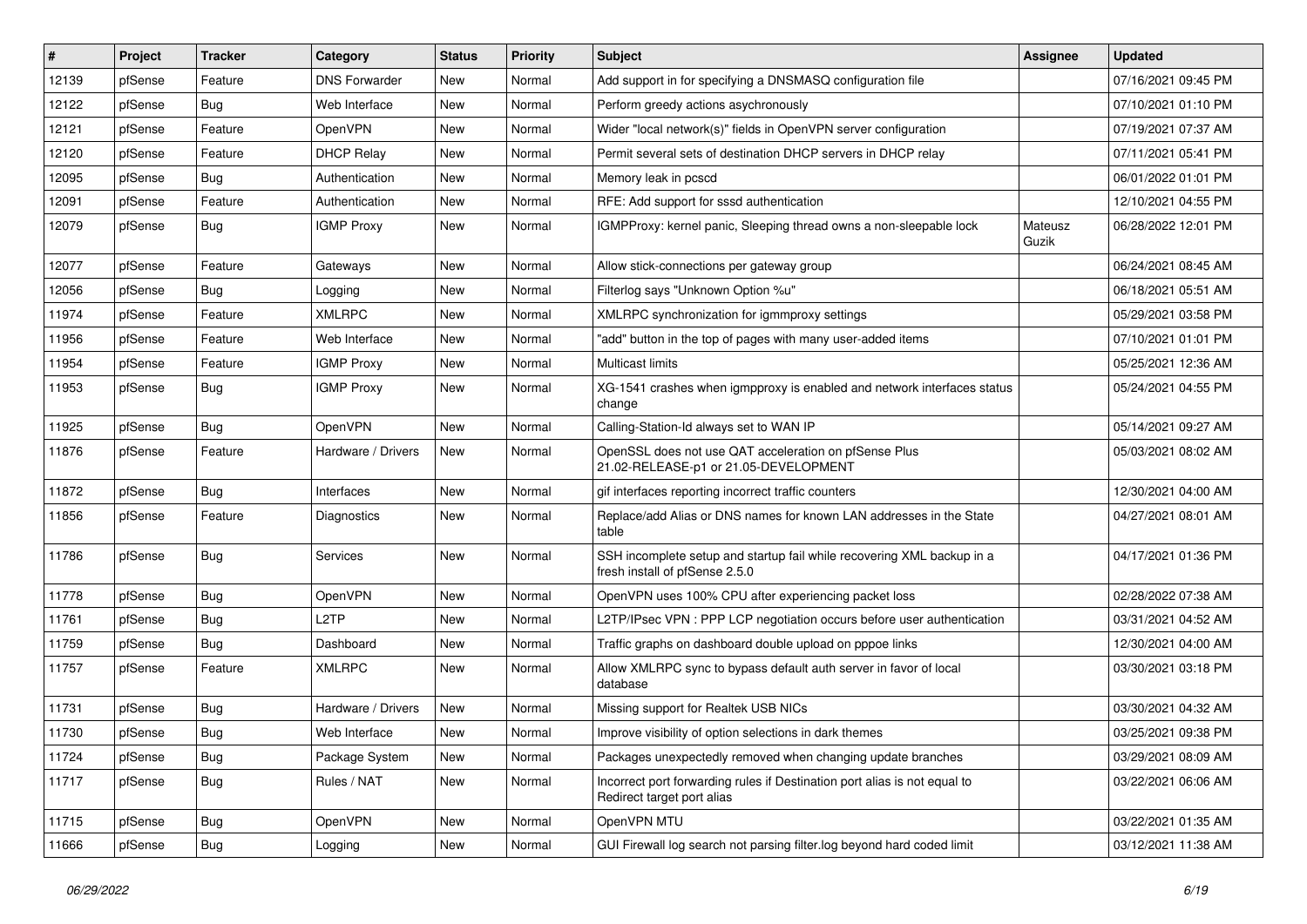| $\vert$ # | Project | <b>Tracker</b> | Category                | <b>Status</b> | <b>Priority</b> | Subject                                                                                                                                                                                         | <b>Assignee</b> | <b>Updated</b>      |
|-----------|---------|----------------|-------------------------|---------------|-----------------|-------------------------------------------------------------------------------------------------------------------------------------------------------------------------------------------------|-----------------|---------------------|
| 11657     | pfSense | <b>Bug</b>     | Interfaces              | New           | Normal          | netmap_ring_reinit error                                                                                                                                                                        |                 | 03/18/2021 10:32 PM |
| 11641     | pfSense | Bug            | Interfaces              | New           | Normal          | On xn based interfaces without the VLANMTU flag the first VLAN tag<br>defined does not follow the parent interface MTU settings. All subsequent<br>VLAN tags follow the parent interface's MTU. |                 | 03/09/2021 06:42 PM |
| 11625     | pfSense | Feature        | OpenVPN                 | <b>New</b>    | Normal          | Cisco-AVPair aliases support                                                                                                                                                                    |                 | 03/05/2021 12:35 AM |
| 11619     | pfSense | Bug            | Upgrade                 | New           | Normal          | Unable to upgrade 2.4.4-p3 to 2.5/21.02-p1                                                                                                                                                      |                 | 08/15/2021 10:00 AM |
| 11604     | pfSense | Feature        | WireGuard               | New           | Normal          | WireGuard Dynamic Listen Port Randomization                                                                                                                                                     |                 | 03/19/2021 10:59 AM |
| 11556     | pfSense | Bug            | Rules / NAT             | <b>New</b>    | Normal          | Kill all states associated with a NAT address                                                                                                                                                   |                 | 03/19/2021 10:29 AM |
| 11548     | pfSense | <b>Bug</b>     | Rules / NAT             | New           | Normal          | "rule expands to no valid combination" error from port forward automatic<br>rule mixing IPv4 and IPv6 elements                                                                                  |                 | 02/27/2021 03:18 PM |
| 11541     | pfSense | <b>Bug</b>     | OpenVPN                 | <b>New</b>    | Normal          | OpenVPN status does not work properly when set to TCP and Concurrent<br>Connections $= 1$                                                                                                       |                 | 03/02/2021 02:27 PM |
| 11503     | pfSense | Bug            | OpenVPN                 | <b>New</b>    | Normal          | Using multiple authentication backends on an OpenVPN server fails                                                                                                                               |                 | 02/23/2021 12:23 PM |
| 11498     | pfSense | Feature        | WireGuard               | New           | Normal          | WireGuard does not pass multicast traffic to peer                                                                                                                                               | Peter Grehan    | 03/19/2021 10:59 AM |
| 11473     | pfSense | Bug            | Web Interface           | New           | Normal          | System Activity shows invalid data on SG-3100                                                                                                                                                   |                 | 02/19/2021 08:12 PM |
| 11430     | pfSense | Bug            | Interfaces              | New           | Normal          | PHP console spam after Assigning Interfaces                                                                                                                                                     |                 | 10/09/2021 10:37 AM |
| 11429     | pfSense | Bug            | Web Interface           | New           | Normal          | System Log / Settings form activates "Reset Log Files" button on enter                                                                                                                          |                 | 10/28/2021 01:35 PM |
| 11412     | pfSense | Bug            | Interfaces              | New           | Normal          | LLDPD Package Doesn't Work with Switchports                                                                                                                                                     |                 | 02/12/2021 08:12 PM |
| 11379     | pfSense | Feature        | Captive Portal          | New           | Normal          | <b>Template Roll Printer</b>                                                                                                                                                                    |                 | 02/07/2021 05:26 AM |
| 11363     | pfSense | Bug            | Installer               | New           | Normal          | Clean Install 2.5.0 fails due to hardware incompability                                                                                                                                         |                 | 02/04/2021 11:06 AM |
| 11335     | pfSense | <b>Bug</b>     | Interfaces              | <b>New</b>    | Normal          | Spoofing the MAC on a LAGG interface does not work for some NIC types.                                                                                                                          |                 | 01/29/2021 09:10 AM |
| 11324     | pfSense | Feature        | Logging                 | New           | Normal          | Separate syslog "Remote log servers" Parameters                                                                                                                                                 |                 | 01/27/2021 10:47 AM |
| 11302     | pfSense | Feature        | WireGuard               | New           | Normal          | WireGuard XMLRPC sync                                                                                                                                                                           |                 | 03/19/2021 10:59 AM |
| 11296     | pfSense | Bug            | Routing                 | New           | Normal          | Static route targets may still reachable via default route when the gateway<br>they should route through is down                                                                                | Viktor Gurov    | 06/28/2022 12:01 PM |
| 11280     | pfSense | Todo           | WireGuard               | <b>New</b>    | Normal          | Add WireGuard to ALTQ list                                                                                                                                                                      |                 | 04/27/2021 12:32 PM |
| 11268     | pfSense | Bug            | Web Interface           | New           | Normal          | Cookie named 'id' prevents Edit form fields being set properly                                                                                                                                  |                 | 09/03/2021 06:16 AM |
| 11262     | pfSense | Feature        | Rules / NAT             | <b>New</b>    | Normal          | Time Based Rules - selects all days in the current month                                                                                                                                        |                 | 04/27/2021 12:32 PM |
| 11257     | pfSense | Feature        | Upgrade                 | New           | Normal          | Installed Packages: Update all button                                                                                                                                                           |                 | 01/18/2021 10:45 AM |
| 11243     | pfSense | Feature        | Interfaces              | <b>New</b>    | Normal          | individual pfctl snort2c tables per interface only blocking IPs for specific<br>interface when a rule triggers in snort/suricata                                                                |                 | 01/14/2021 03:02 PM |
| 11232     | pfSense | Bug            | <b>Operating System</b> | New           | Normal          | Fix pfSense_fsync                                                                                                                                                                               |                 | 01/08/2021 08:53 AM |
| 11203     | pfSense | <b>Bug</b>     | Certificates            | New           | Normal          | certificate manager very slow                                                                                                                                                                   |                 | 12/31/2020 11:57 AM |
| 11189     | pfSense | Feature        | Captive Portal          | New           | Normal          | Captive Portal - Tarpit option                                                                                                                                                                  |                 | 12/23/2020 06:44 PM |
| 11184     | pfSense | Bug            | FreeBSD                 | New           | Normal          | PF: State policy cannot be configurable                                                                                                                                                         |                 | 02/09/2021 02:43 AM |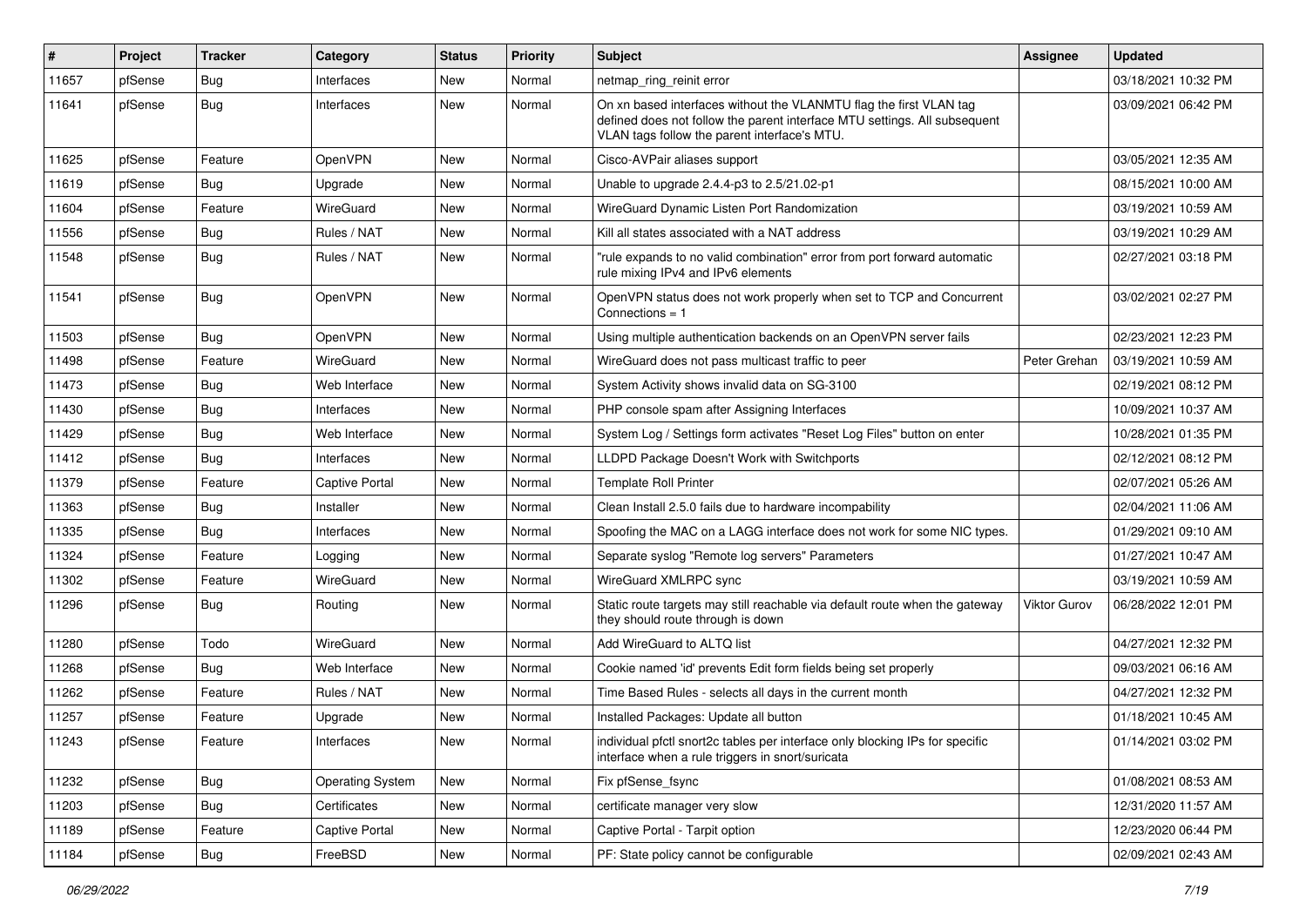| $\vert$ # | Project | <b>Tracker</b> | Category                        | <b>Status</b> | <b>Priority</b> | <b>Subject</b>                                                                                       | <b>Assignee</b>     | <b>Updated</b>      |
|-----------|---------|----------------|---------------------------------|---------------|-----------------|------------------------------------------------------------------------------------------------------|---------------------|---------------------|
| 11177     | pfSense | <b>Bug</b>     | Dynamic DNS                     | New           | Normal          | DDNSv6 not using Check IP Services                                                                   |                     | 12/21/2020 05:02 AM |
| 11149     | pfSense | Bug            | <b>DHCP Relay</b>               | <b>New</b>    | Normal          | DHCP relay won't start with DHCP server behind gateway                                               |                     | 03/22/2021 05:13 AM |
| 11147     | pfSense | <b>Bug</b>     | Dynamic DNS                     | New           | Normal          | Domeneshop DynDNS IPv4 and IPv6                                                                      |                     | 12/09/2020 11:47 PM |
| 11139     | pfSense | Documentation  | Interfaces                      | New           | Normal          | Bridges and VLANs                                                                                    |                     | 12/07/2020 12:32 PM |
| 11110     | pfSense | Bug            | Backup / Restore                | <b>New</b>    | Normal          | Backup file should be checked before restoring a specific area                                       |                     | 12/05/2020 02:50 PM |
| 11091     | pfSense | <b>Bug</b>     | Interfaces                      | <b>New</b>    | Normal          | Interfaces set as disabled in the configuration have an UP status in the<br>operating system at boot | <b>Viktor Gurov</b> | 06/28/2022 12:01 PM |
| 11084     | pfSense | Feature        | Dynamic DNS                     | <b>New</b>    | Normal          | Dynamic DNS include option to specify virtual IP addresses                                           |                     | 11/19/2020 01:26 PM |
| 11056     | pfSense | Feature        | Interfaces                      | New           | Normal          | Add option to disable flow-control on interfaces in GUI                                              |                     | 11/11/2020 04:41 PM |
| 10980     | pfSense | <b>Bug</b>     | <b>Operating System</b>         | <b>New</b>    | Normal          | rc.local is executed at login by rc.initial, and not at boot time.                                   |                     | 10/19/2020 09:39 AM |
| 10962     | pfSense | Feature        | Dynamic DNS                     | New           | Normal          | Add Cpanel support for Dynamic DNS Clients                                                           |                     | 12/28/2020 01:56 PM |
| 10890     | pfSense | Feature        | Interfaces                      | New           | Normal          | Allow multiple assigned interfaces to track status of a single switch port                           |                     | 09/14/2020 07:20 AM |
| 10875     | pfSense | <b>Bug</b>     | Gateways                        | New           | Normal          | PPP periodic reset does not fully restore gateway group round-robin<br>functionality                 | Luiz Souza          | 11/05/2020 07:44 AM |
| 10843     | pfSense | Feature        | Authentication                  | <b>New</b>    | Normal          | Allow user manager settings to specify multiple authentication servers                               |                     | 01/13/2022 07:22 AM |
| 10839     | pfSense | Feature        | <b>Traffic Shaper</b><br>(ALTQ) | <b>New</b>    | Normal          | Add popular messengers to the Traffic Shaper Wizard                                                  |                     | 08/18/2020 10:07 AM |
| 10833     | pfSense | Bug            | Configuration<br>Backend        | <b>New</b>    | Normal          | unbound exits on configuration error when link status flaps on LAN interface                         |                     | 08/13/2020 11:53 PM |
| 10822     | pfSense | Bug            | DHCP (IPv6)                     | <b>New</b>    | Normal          | Deprecated IPv6 prefix won't be announced as deprecated to clients                                   |                     | 08/10/2020 09:23 AM |
| 10805     | pfSense | Feature        | Hardware / Drivers              | <b>New</b>    | Normal          | Intel QAT (QuickAssist) encryption support for PfSense                                               |                     | 07/31/2020 03:13 PM |
| 10765     | pfSense | Bug            | Authentication                  | New           | Normal          | Ampersands in Idap extended query are escaped twice                                                  |                     | 09/02/2020 07:55 AM |
| 10729     | pfSense | <b>Bug</b>     | Package System                  | New           | Normal          | Certificate verification failed for pkg.freebsd.org                                                  |                     | 07/05/2020 01:12 AM |
| 10726     | pfSense | <b>Bug</b>     | Rules / NAT                     | <b>New</b>    | Normal          | Sticky-connections option is bugged - sticky-address cannot be redefined                             |                     | 11/12/2020 10:12 AM |
| 10718     | pfSense | Feature        | Notifications                   | <b>New</b>    | Normal          | Email notifications - add new field to enter a from: name                                            |                     | 07/01/2020 09:08 AM |
| 10715     | pfSense | Bug            | <b>DHCP Relay</b>               | New           | Normal          | DHCPv6 relay always uses the "first" IPv6 address of an interface                                    |                     | 06/29/2020 05:01 AM |
| 10714     | pfSense | <b>Bug</b>     | DHCP (IPv6)                     | <b>New</b>    | Normal          | radvd only gives out the prefix of the "first" IPv6 address of an interface                          |                     | 10/06/2020 01:03 PM |
| 10712     | pfSense | Bug            | Rules / NAT                     | New           | Normal          | "default allow LAN IPv6 to any" rule does not work right after boot when<br>using IPv6 PD            |                     | 06/30/2020 12:17 AM |
| 10708     | pfSense | Bug            | Upgrade                         | New           | Normal          | ZFS bootpool boot symlink issue                                                                      | Luiz Souza          | 03/08/2021 07:03 AM |
| 10671     | pfSense | <b>Bug</b>     | <b>Operating System</b>         | New           | Normal          | pfsense 2.4.5 1 does not boot on Gen2 2012R2 HyperV VM                                               |                     | 05/09/2021 06:39 AM |
| 10651     | pfSense | Feature        | OpenVPN                         | New           | Normal          | Remove/replace deprecated OpenVPN options                                                            |                     | 06/10/2020 11:32 AM |
| 10624     | pfSense | <b>Bug</b>     | <b>DNS Resolver</b>             | New           | Normal          | Unbound configuration memory leak with python module + register DHCP<br>leases active                |                     | 02/26/2021 10:27 AM |
| 10584     | pfSense | <b>Bug</b>     | Hardware / Drivers              | New           | Normal          | SG-3100 with M.2: shutdown instead of reboot                                                         |                     | 07/21/2020 03:08 AM |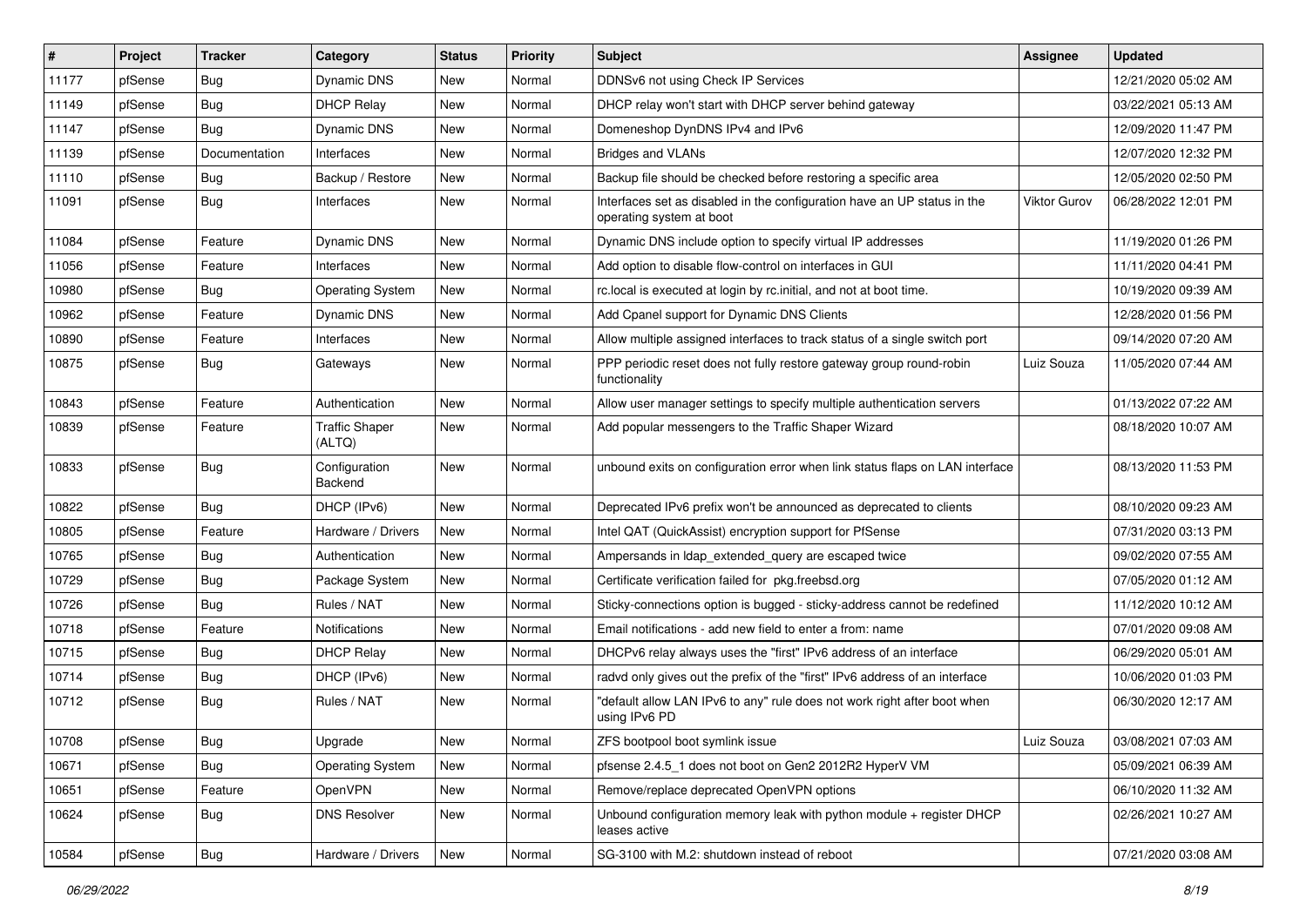| #     | Project | <b>Tracker</b> | Category                     | <b>Status</b> | <b>Priority</b> | <b>Subject</b>                                                                                                    | <b>Assignee</b> | <b>Updated</b>      |
|-------|---------|----------------|------------------------------|---------------|-----------------|-------------------------------------------------------------------------------------------------------------------|-----------------|---------------------|
| 10581 | pfSense | Feature        | Logging                      | New           | Normal          | Provide ability to disable nginx access logging to remote syslog server                                           |                 | 05/21/2020 08:36 PM |
| 10544 | pfSense | Bug            | User Manager /<br>Privileges | New           | Normal          | It's not possible to add a user to group operator using the gui                                                   |                 | 04/21/2022 12:39 PM |
| 10530 | pfSense | Bug            | Upgrade                      | New           | Normal          | Convert config version to be based on product version                                                             |                 | 04/21/2022 12:39 PM |
| 10514 | pfSense | Feature        | Web Interface                | New           | Normal          | Add to every page an unparsed Notes field for administrative reference                                            |                 | 04/30/2020 06:32 PM |
| 10513 | pfSense | Bug            | Rules / NAT                  | New           | Normal          | State issues with policy routing and HA failover                                                                  |                 | 04/21/2022 12:39 PM |
| 10493 | pfSense | Bug            | <b>IPsec</b>                 | New           | Normal          | filter_get_vpns_list() issues                                                                                     |                 | 05/06/2020 01:07 AM |
| 10468 | pfSense | Feature        | Web Interface                | New           | Normal          | Allow to download log files from WebGUI                                                                           |                 | 04/17/2020 06:17 AM |
| 10404 | pfSense | Feature        | <b>NTPD</b>                  | New           | Normal          | Consider using chrony for NTP services                                                                            |                 | 11/23/2021 06:59 PM |
| 10401 | pfSense | Feature        | Dashboard                    | New           | Normal          | Request: ability to sort/separate stopped/running Service(s) on Dashboard<br>-> Services Status widget            |                 | 03/31/2020 04:48 PM |
| 10345 | pfSense | Feature        | DHCP (IPv4)                  | <b>New</b>    | Normal          | DHCP lease distinction between online and offline                                                                 |                 | 03/16/2020 07:56 AM |
| 10342 | pfSense | Bug            | <b>DNS Resolver</b>          | New           | Normal          | Unbound domain overrides stop resolving periodically. They only resume<br>after the service has been restarted.   |                 | 03/13/2020 10:35 AM |
| 10325 | pfSense | Bug            | <b>Notifications</b>         | New           | Normal          | System/Advanced/Notifications/E-Mail - SMTP Notification E-Mail auth<br>password Unexpected Bahaviour             |                 | 10/30/2020 08:17 AM |
| 10311 | pfSense | Bug            | OpenVPN                      | New           | Normal          | Too low net.link.ifqmaxlen causes packet drop under load when using<br>OpenVPN inside bridge interface under load |                 | 08/10/2021 03:10 AM |
| 10310 | pfSense | Bug            | Upgrade                      | New           | Normal          | Systems with low RAM and several packages may temporarily fail to load<br>large tables after an upgrade           |                 | 03/03/2020 07:55 AM |
| 10277 | pfSense | Bug            | Web Interface                | New           | Normal          | Sorting the log entries does not use year value                                                                   |                 | 02/24/2020 07:46 AM |
| 10271 | pfSense | Bug            | Web Interface                | New           | Normal          | Large number of VLAN/LANs make "Interfaces" menu hard to access                                                   |                 | 02/20/2020 04:46 AM |
| 10237 | pfSense | Feature        | Upgrade                      | New           | Normal          | Take ZFS snapshot on Upgrade                                                                                      |                 | 04/07/2020 03:58 PM |
| 10223 | pfSense | Feature        | Interfaces                   | New           | Normal          | Add the ability to create additional loopback interfaces                                                          |                 | 12/15/2020 04:35 PM |
| 10150 | pfSense | <b>Bug</b>     | <b>IGMP Proxy</b>            | New           | Normal          | IGMP Proxy does not scale to hundreds of streams                                                                  |                 | 01/03/2020 02:56 AM |
| 10143 | pfSense | <b>Bug</b>     | <b>DNS Resolver</b>          | New           | Normal          | System hostname DNS entry is assigned to the wrong IP on multi-wan<br>setups                                      |                 | 12/31/2019 02:33 PM |
| 10137 | pfSense | Feature        | Package System               | <b>New</b>    | Normal          | net-mgmt/arpwatch: Update to 3.0                                                                                  |                 | 12/30/2019 05:16 PM |
| 10000 | pfSense | Bug            | Dynamic DNS                  | New           | Normal          | Azure Dynamic DNS A and AAAA Records for Apex Zone                                                                |                 | 03/31/2020 09:03 AM |
| 9942  | pfSense | Feature        | <b>Operating System</b>      | New           | Normal          | Give pfSense the possibility to change the keyboard Layout for console<br>users                                   |                 | 01/22/2021 02:33 AM |
| 9937  | pfSense | Feature        | Authentication               | <b>New</b>    | Normal          | OpenVPN Login User Privilege                                                                                      |                 | 11/29/2019 08:46 AM |
| 9876  | pfSense | Feature        | <b>Operating System</b>      | New           | Normal          | PFsense on KVM: Web interface hint to disable "Hardware Checksum<br>Offloading"                                   |                 | 07/03/2020 07:11 AM |
| 9857  | pfSense | Feature        | <b>IPsec</b>                 | New           | Normal          | IPsec Down/Up SMTP Notifications                                                                                  |                 | 08/31/2021 08:07 AM |
| 9838  | pfSense | Feature        | OpenVPN                      | New           | Normal          | PKCS11 support                                                                                                    |                 | 10/20/2019 02:12 PM |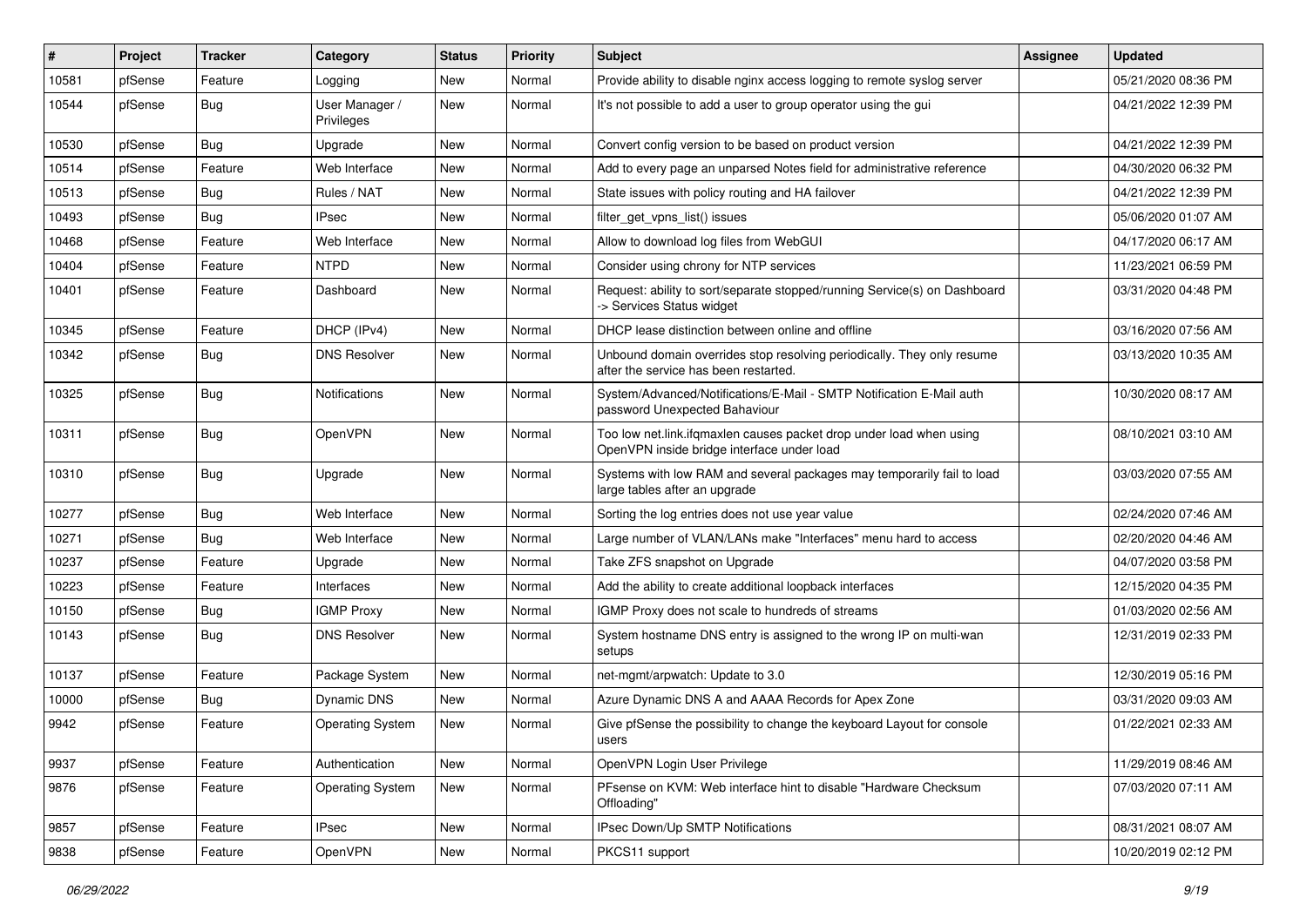| #    | Project | <b>Tracker</b> | Category                     | <b>Status</b> | <b>Priority</b> | <b>Subject</b>                                                                                                       | Assignee | <b>Updated</b>      |
|------|---------|----------------|------------------------------|---------------|-----------------|----------------------------------------------------------------------------------------------------------------------|----------|---------------------|
| 9805 | pfSense | Bug            | Dynamic DNS                  | New           | Normal          | dynDNS cloudflare multiple entries                                                                                   |          | 10/02/2019 04:51 PM |
| 9800 | pfSense | Feature        | Hardware / Drivers           | New           | Normal          | Add toggle for net.isr.dispatch=deferred in GUI                                                                      |          | 09/29/2019 06:18 AM |
| 9775 | pfSense | Feature        | Backup / Restore             | New           | Normal          | AutoConfigBackup - Rolling per day/hour cap on changes, retention policy                                             |          | 09/20/2019 09:19 AM |
| 9737 | pfSense | Bug            | <b>Traffic Graphs</b>        | New           | Normal          | traffic-graphs.js shows incorrect units inside the chart                                                             |          | 09/09/2019 06:35 AM |
| 9732 | pfSense | Feature        | DHCP (IPv4)                  | New           | Normal          | System UTC time offset in DHCP Option 2                                                                              |          | 09/06/2019 08:39 PM |
| 9698 | pfSense | Bug            | <b>RRD Graphs</b>            | New           | Normal          | Monitoring graphs do not retain state after auto-refresh                                                             |          | 08/26/2019 02:09 AM |
| 9690 | pfSense | Bug            | Interfaces                   | New           | Normal          | Ethernet flow control should be disabled by default                                                                  |          | 08/19/2019 06:45 PM |
| 9680 | pfSense | Feature        | <b>DHCP Relay</b>            | New           | Normal          | Seperate DHCP Server and relay per interface                                                                         |          | 02/27/2020 10:47 AM |
| 9677 | pfSense | Bug            | Dashboard                    | New           | Normal          | Dashboard hangs when widget needs data from a remote host which is<br>down                                           |          | 08/13/2019 09:15 AM |
| 9664 | pfSense | Bug            | Dynamic DNS                  | New           | Normal          | DynDNS and Dual-wan problem with CloudFlare (works with No-Ip)                                                       |          | 08/03/2019 10:00 AM |
| 9654 | pfSense | Bug            | <b>DNS Resolver</b>          | New           | Normal          | After reboot, the DNS resolver must be restarted before it will advertise the<br>ipv6 DNS address of the router.     |          | 11/20/2020 03:12 AM |
| 9650 | pfSense | Bug            | Gateways                     | New           | Normal          | IPv6 connection drops (ir-)regular on Kabelvodafone (German cable ISP)                                               |          | 07/27/2019 07:14 AM |
| 9633 | pfSense | Feature        | PPPoE Server                 | New           | Normal          | PPPoE/L2TP Server Status Page                                                                                        |          | 10/09/2021 12:05 PM |
| 9627 | pfSense | Feature        | <b>Captive Portal</b>        | New           | Normal          | Captive Portal only shows authenticated users                                                                        |          | 08/14/2019 02:48 PM |
| 9626 | pfSense | Bug            | Web Interface                | New           | Normal          | When deny write permission is assigned to a user, there is no error<br>feedback if the user tries to write something |          | 06/25/2022 05:41 PM |
| 9621 | pfSense | Feature        | User Manager /<br>Privileges | New           | Normal          | More convenient deletion of single user privileges                                                                   |          | 07/09/2019 03:09 AM |
| 9617 | pfSense | Feature        | PPP Interfaces               | New           | Normal          | PPPoE Static IP Configuration in GUI                                                                                 |          | 10/15/2021 08:52 PM |
| 9591 | pfSense | Feature        | Rules / NAT                  | New           | Normal          | Add under firewall rules a search box                                                                                |          | 08/14/2019 02:39 PM |
| 9585 | pfSense | Bug            | Interfaces                   | New           | Normal          | 6RD: Unable to reach hosts on within same 6rd-domain                                                                 |          | 08/14/2019 02:39 PM |
| 9574 | pfSense | Feature        | Package System               | New           | Normal          | Show changelog at package upgrade                                                                                    |          | 06/02/2019 04:35 AM |
| 9566 | pfSense | Bug            | <b>Traffic Graphs</b>        | New           | Normal          | Traffic graph displays traffic incorrectly                                                                           |          | 11/18/2019 07:54 AM |
| 9544 | pfSense | Feature        | Routing                      | New           | Normal          | Enable RADIX MPATH                                                                                                   |          | 04/21/2022 12:39 PM |
| 9536 | pfSense | Feature        | DHCP (IPv6)                  | New           | Normal          | Support dynamic prefix in DHCPv6 Server                                                                              |          | 05/25/2022 04:27 AM |
| 9504 | pfSense | Bug            | Dynamic DNS                  | New           | Normal          | Multiple Dynamic DNS update notifications for the same interface, not<br>differentiated by the hostname              |          | 05/07/2019 07:46 AM |
| 9485 | pfSense | Bug            | User Manager /<br>Privileges | New           | Normal          | password match error on system_usermanager causes Group membership<br>to be reset.                                   |          | 04/26/2019 08:52 AM |
| 9464 | pfSense | Feature        | Interfaces                   | New           | Normal          | Marvell 6000 -- netgate hardware (e.g.: XG-7100, XG-3100) internal switch<br>LACP support                            |          | 04/08/2019 07:58 AM |
| 9453 | pfSense | Bug            | <b>LAGG Interfaces</b>       | New           | Normal          | VLAN Interfaces on LAGG get orphaned at boot                                                                         |          | 08/21/2019 11:16 AM |
| 9436 | pfSense | Feature        | <b>DNS Resolver</b>          | New           | Normal          | Unbound: enable dnstap support                                                                                       |          | 03/27/2019 07:54 PM |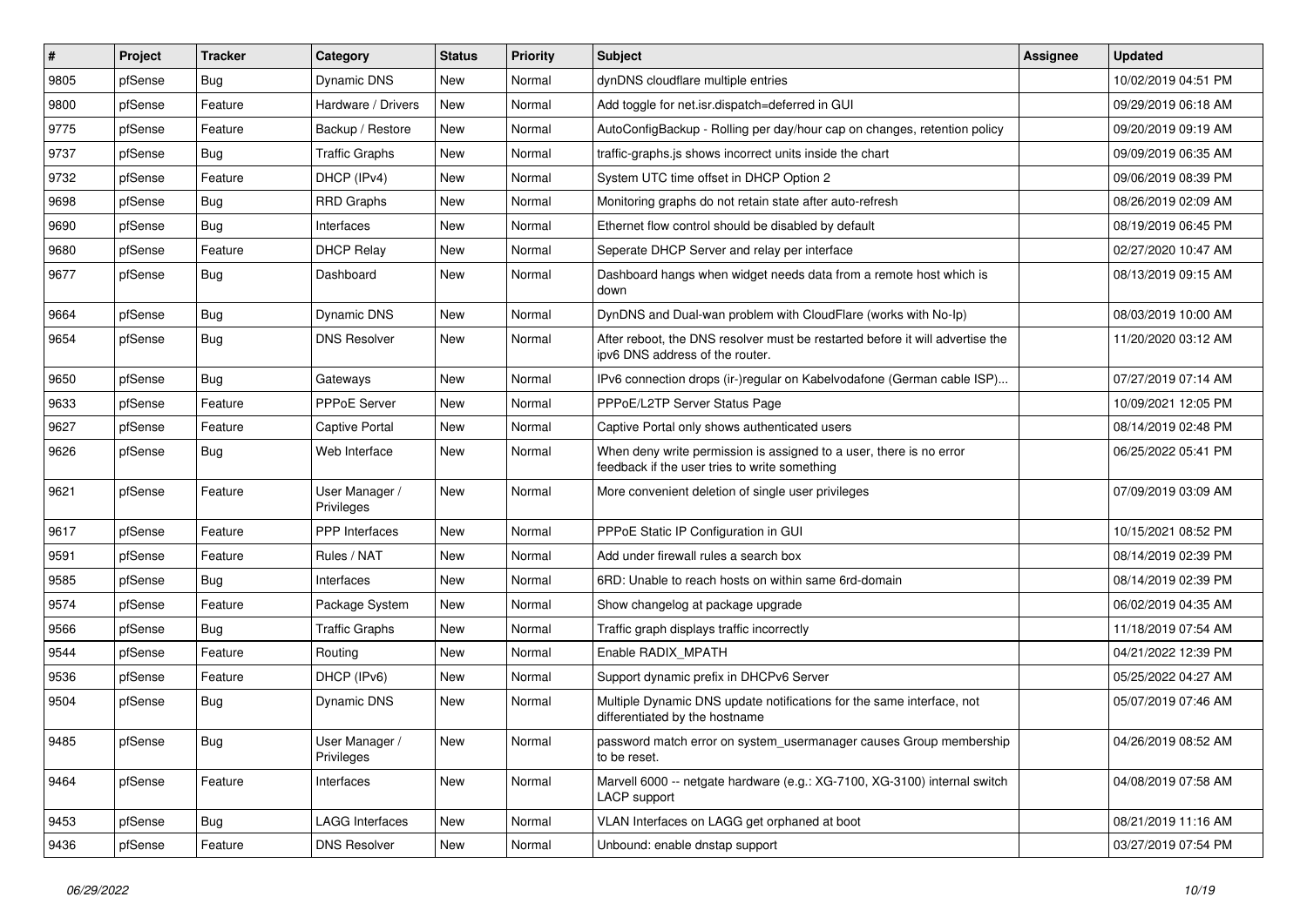| $\#$ | Project | <b>Tracker</b> | Category                            | <b>Status</b> | <b>Priority</b> | <b>Subject</b>                                                                                        | <b>Assignee</b> | <b>Updated</b>      |
|------|---------|----------------|-------------------------------------|---------------|-----------------|-------------------------------------------------------------------------------------------------------|-----------------|---------------------|
| 9344 | pfSense | Bug            | Translations                        | New           | Normal          | OpenVPN click NCP Algorithms will always go to DH Parameters website(in<br>Chinese-Taiwan)            |                 | 10/21/2021 03:48 AM |
| 9343 | pfSense | Bug            | DHCP (IPv4)                         | New           | Normal          | diag arp.php times out with large DHCPD leases table                                                  |                 | 08/14/2019 01:19 PM |
| 9338 | pfSense | Bug            | <b>IGMP Proxy</b>                   | New           | Normal          | igmpproxy ignoring downstream vlan interface                                                          |                 | 02/22/2019 03:48 AM |
| 9288 | pfSense | Feature        | Authentication                      | <b>New</b>    | Normal          | SSHGuard add pfSense signature in standard                                                            |                 | 08/14/2019 01:19 PM |
| 9253 | pfSense | Feature        | User Manager /<br>Privileges        | New           | Normal          | RFE: True View-Only WebCFG options                                                                    |                 | 08/21/2019 09:21 AM |
| 9241 | pfSense | Bug            | Interfaces                          | New           | Normal          | Ethernet link cycles up/down if "auto-negotiate" is explicitly selected in<br>interface configuration |                 | 12/31/2018 08:36 PM |
| 9226 | pfSense | Feature        | Web Interface                       | <b>New</b>    | Normal          | zfs GUI functionality - alerts                                                                        |                 | 12/31/2020 02:50 PM |
| 9222 | pfSense | Feature        | Authentication                      | New           | Normal          | Add sshguard log when release an IP                                                                   |                 | 08/14/2019 01:00 PM |
| 9192 | pfSense | <b>Bug</b>     | <b>PPP</b> Interfaces               | <b>New</b>    | Normal          | PPPoE daemon selects wrong interface                                                                  |                 | 08/20/2019 10:05 AM |
| 9179 | pfSense | Bug            | <b>NAT Reflection</b>               | New           | Normal          | NAT reflection fix implemented for #8604 is causing WebUI and XMLRPC<br>to fail on slave              |                 | 03/27/2020 08:01 PM |
| 9167 | pfSense | Bug            | Rules / NAT                         | <b>New</b>    | Normal          | Some Important ICMPv6 Traffic Not Allowed by Default Rules                                            |                 | 08/14/2019 01:00 PM |
| 9165 | pfSense | Feature        | Authentication                      | <b>New</b>    | Normal          | only IPs can be added to sshguard whitelist                                                           |                 | 04/21/2022 12:39 PM |
| 9156 | pfSense | Feature        | OpenVPN                             | <b>New</b>    | Normal          | OpenVPN: Add tickbox for 'nopool' directive                                                           |                 | 04/14/2020 01:45 PM |
| 9130 | pfSense | Feature        | DHCP (IPv4)                         | <b>New</b>    | Normal          | Request ID [#INC-16195]: DHCP - PXE Boot                                                              |                 | 09/10/2020 01:39 PM |
| 9101 | pfSense | <b>Bug</b>     | <b>Traffic Graphs</b>               | New           | Normal          | Traffic Graphs/Dashboard Slows Downloads Being Performed by the Same<br>Firefox Browser               |                 | 08/21/2019 09:18 AM |
| 9087 | pfSense | Bug            | <b>Traffic Graphs</b>               | <b>New</b>    | Normal          | Traffic Graph Widget Legend Not Updating                                                              |                 | 08/14/2019 12:38 PM |
| 9063 | pfSense | Feature        | Dynamic DNS                         | New           | Normal          | Allow dynamic DNS client entry to specify which Check IP service to use                               |                 | 10/24/2018 11:53 AM |
| 9060 | pfSense | Feature        | Logging                             | <b>New</b>    | Normal          | add rule name filtering field for firewall log viewer                                                 |                 | 08/14/2019 12:38 PM |
| 9038 | pfSense | Feature        | Logging                             | <b>New</b>    | Normal          | Live view of any log file                                                                             |                 | 08/19/2019 02:55 PM |
| 9037 | pfSense | Bug            | <b>DNS Resolver</b>                 | <b>New</b>    | Normal          | Unbound not logging to syslog after reboot                                                            |                 | 10/12/2018 05:09 AM |
| 9035 | pfSense | Bug            | Rules / NAT                         | New           | Normal          | Inactive Interfaces are Hidden in Firewall Rules                                                      |                 | 08/14/2019 12:39 PM |
| 8963 | pfSense | <b>Bug</b>     | <b>Traffic Shaper</b><br>(Limiters) | New           | Normal          | 2.4.4 Limiters don't work after CARP fail-over                                                        |                 | 12/10/2018 06:40 AM |
| 8929 | pfSense | Feature        | Web Interface                       | <b>New</b>    | Normal          | Scroll bar css dark theme                                                                             |                 | 08/14/2019 12:16 PM |
| 8815 | pfSense | <b>Bug</b>     | Interfaces                          | New           | Normal          | IP addresses are removed from interfaces when link is lost and either IPv4<br>or IPv6 is dynamic      | Luiz Souza      | 07/21/2021 07:49 AM |
| 8804 | pfSense | <b>Bug</b>     | <b>PPP</b> Interfaces               | New           | Normal          | Netgate SG-1000 PPPoE Keepalives not prioritized, internet drops                                      |                 | 08/20/2019 10:06 AM |
| 8794 | pfSense | Feature        | <b>NTPD</b>                         | New           | Normal          | NTP authentiction                                                                                     | Tod L           | 08/05/2021 01:20 AM |
| 8770 | pfSense | <b>Bug</b>     | Interfaces                          | New           | Normal          | QinQ interfaces always show as active                                                                 |                 | 02/01/2020 09:47 AM |
| 8712 | pfSense | Feature        | <b>Traffic Shaper</b><br>(ALTQ)     | New           | Normal          | QOS on ipsec links                                                                                    |                 | 06/22/2020 06:27 AM |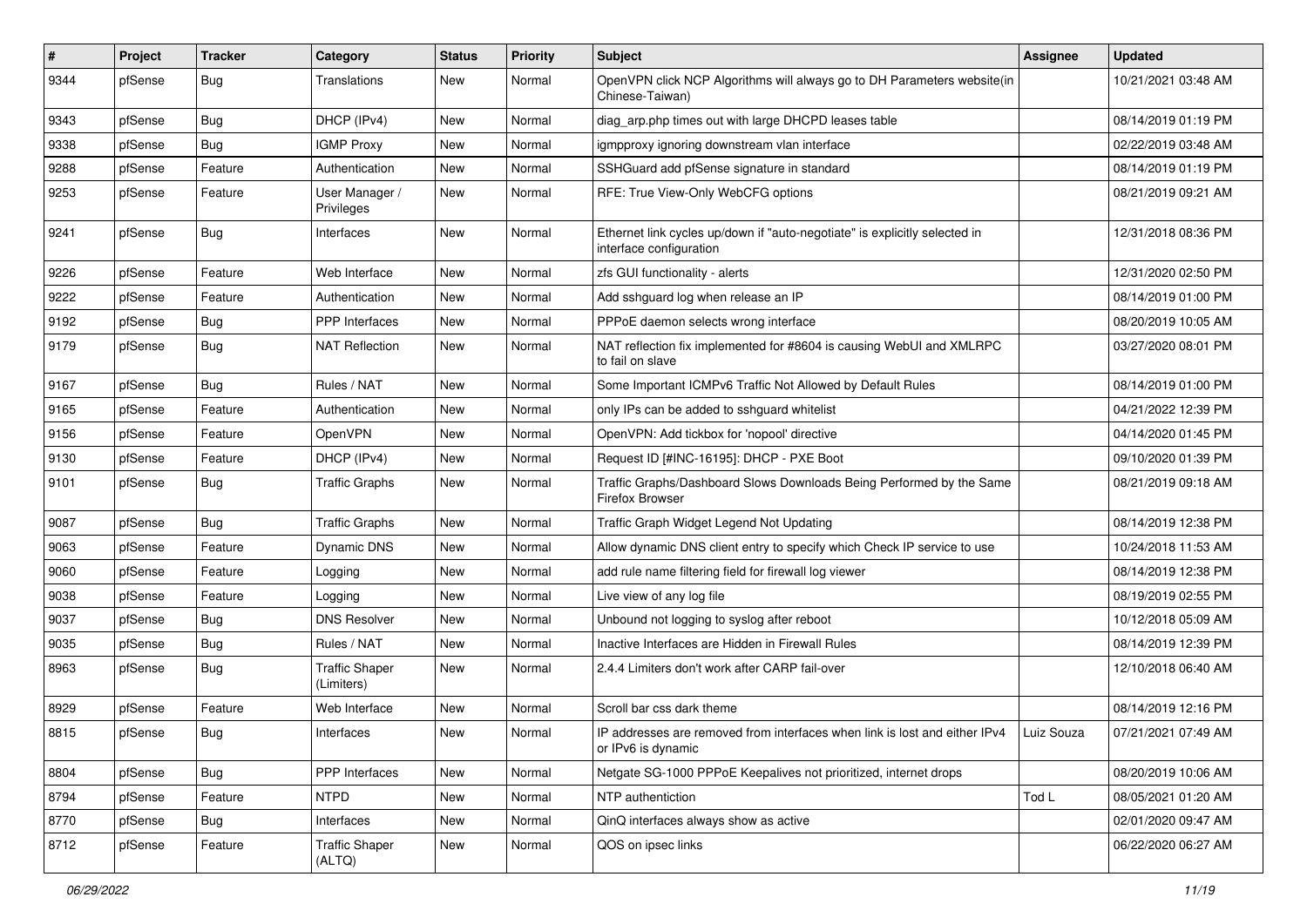| $\vert$ # | Project | <b>Tracker</b> | Category                 | <b>Status</b> | <b>Priority</b> | Subject                                                                                                                 | <b>Assignee</b> | <b>Updated</b>      |
|-----------|---------|----------------|--------------------------|---------------|-----------------|-------------------------------------------------------------------------------------------------------------------------|-----------------|---------------------|
| 8711      | pfSense | Bug            | <b>IGMP Proxy</b>        | New           | Normal          | igmpproxy with PPPoE Interfaces                                                                                         |                 | 07/28/2018 09:21 AM |
| 8686      | pfSense | Bug            | <b>IPsec</b>             | New           | Normal          | IPsec VTI: Assigned interface firewall rules are never parsed                                                           |                 | 02/10/2021 12:15 PM |
| 8641      | pfSense | Feature        | Web Interface            | New           | Normal          | Need way to disable HSTS and/or replace webConfigurator certificate from<br>CLI                                         |                 | 07/16/2018 10:21 AM |
| 8614      | pfSense | Bug            | DHCP (IPv4)              | New           | Normal          | Cannot remove Additional BOOTP/DHCP Options                                                                             |                 | 08/21/2019 09:15 AM |
| 8570      | pfSense | Bug            | <b>XML Parser</b>        | New           | Normal          | Empty (dn)shaper config gets populated with newline                                                                     |                 | 08/20/2019 02:45 PM |
| 8567      | pfSense | Bug            | CARP                     | New           | Normal          | Using IPv6 VIP alias for services may affect CARP IPv6 VIP work                                                         |                 | 06/12/2018 01:26 PM |
| 8566      | pfSense | <b>Bug</b>     | CARP                     | New           | Normal          | Wrong IPv6 source in NS request in case using of IPv6 alias                                                             |                 | 06/12/2018 01:26 PM |
| 8558      | pfSense | Feature        | Web Interface            | New           | Normal          | Add more table sorting in various UI pages                                                                              |                 | 08/21/2019 09:14 AM |
| 8526      | pfSense | Bug            | Interfaces               | New           | Normal          | DHCP client ignores server replies when 802.1q tagging is used                                                          |                 | 08/14/2019 10:52 AM |
| 8520      | pfSense | Feature        | Interfaces               | New           | Normal          | Option to auto-renew DHCP on interface with an offline gateway or marked<br>as down                                     |                 | 07/20/2021 11:00 AM |
| 8512      | pfSense | Bug            | <b>PPP</b> Interfaces    | <b>New</b>    | Normal          | PPPoE reconnect fails after interface flap                                                                              |                 | 08/20/2019 10:06 AM |
| 8483      | pfSense | Feature        | Traffic Shaper<br>(ALTQ) | New           | Normal          | Allow user to choose order of Queues status                                                                             |                 | 08/21/2019 09:12 AM |
| 8435      | pfSense | <b>Bug</b>     | Interfaces               | <b>New</b>    | Normal          | DHCPv6 unusable in certain circumstances (US AT&T Fiber, etc.)                                                          |                 | 08/14/2019 10:52 AM |
| 8432      | pfSense | Bug            | Dynamic DNS              | New           | Normal          | Dynamic DNS Client gives an error that it can't find IPv6 address when<br>WAN interface is a LAGG                       |                 | 09/17/2020 05:23 AM |
| 8419      | pfSense | Bug            | Web Interface            | New           | Normal          | webgui, when menubar is fixed to the top of the screen, the last items of<br>long menus cannot be seen/used.            |                 | 07/19/2018 03:10 PM |
| 8406      | pfSense | <b>Bug</b>     | Dynamic DNS              | <b>New</b>    | Normal          | DDNS IPV6 Cloudflare Client does not detect PPOE address                                                                |                 | 03/31/2018 11:56 AM |
| 8401      | pfSense | Bug            | Installer                | New           | Normal          | Issues related to keys representing alphabetic characters specific to<br>Scandinavian languages and to some other keys. |                 | 03/30/2018 11:06 AM |
| 8385      | pfSense | Feature        | Rules / NAT              | New           | Normal          | Utilize IP addresses from successfully authenticated OpenVPN endpoints to<br><b>Update Firewall Rules</b>               |                 | 07/19/2018 03:07 PM |
| 8380      | pfSense | Bug            | OpenVPN                  | New           | Normal          | OpenVPN RADIUS password length is not constant                                                                          | Jim Pingle      | 07/17/2020 11:46 AM |
| 8372      | pfSense | Feature        | Logging                  | New           | Normal          | add gui setting to adjust refresh rate for dynamic firewall logs                                                        |                 | 08/14/2019 10:31 AM |
| 8349      | pfSense | Feature        | <b>Traffic Graphs</b>    | New           | Normal          | Show the actual numerical information (upload/download speeds) in the<br>traffic graph dashboard widget                 | Jared Dillard   | 02/28/2018 09:42 AM |
| 8346      | pfSense | Feature        | <b>IPsec</b>             | New           | Normal          | Let pFSense act as an IPSec XAuth VPN Client                                                                            |                 | 02/23/2018 07:39 AM |
| 8343      | pfSense | <b>Bug</b>     | Gateways                 | New           | Normal          | Gateway Routes (Default Routes) not removed in Kernel when removed<br>from GUI                                          |                 | 05/14/2020 01:22 AM |
| 8335      | pfSense | Bug            | <b>LAGG Interfaces</b>   | New           | Normal          | System hang with LACP downlink to UniFi switch                                                                          |                 | 08/21/2019 11:18 AM |
| 8330      | pfSense | Feature        | DHCP (IPv4)              | New           | Normal          | add options for ddns-local-address statements                                                                           |                 | 04/27/2021 12:31 PM |
| 8325      | pfSense | <b>Bug</b>     | UPnP/NAT-PMP             | New           | Normal          | UPnP not available for pppoe-Clients                                                                                    |                 | 11/15/2020 10:33 AM |
| 8324      | pfSense | Bug            | Hardware / Drivers       | New           | Normal          | bxe cards require promisc for OSPF                                                                                      | Luiz Souza      | 05/25/2020 03:19 PM |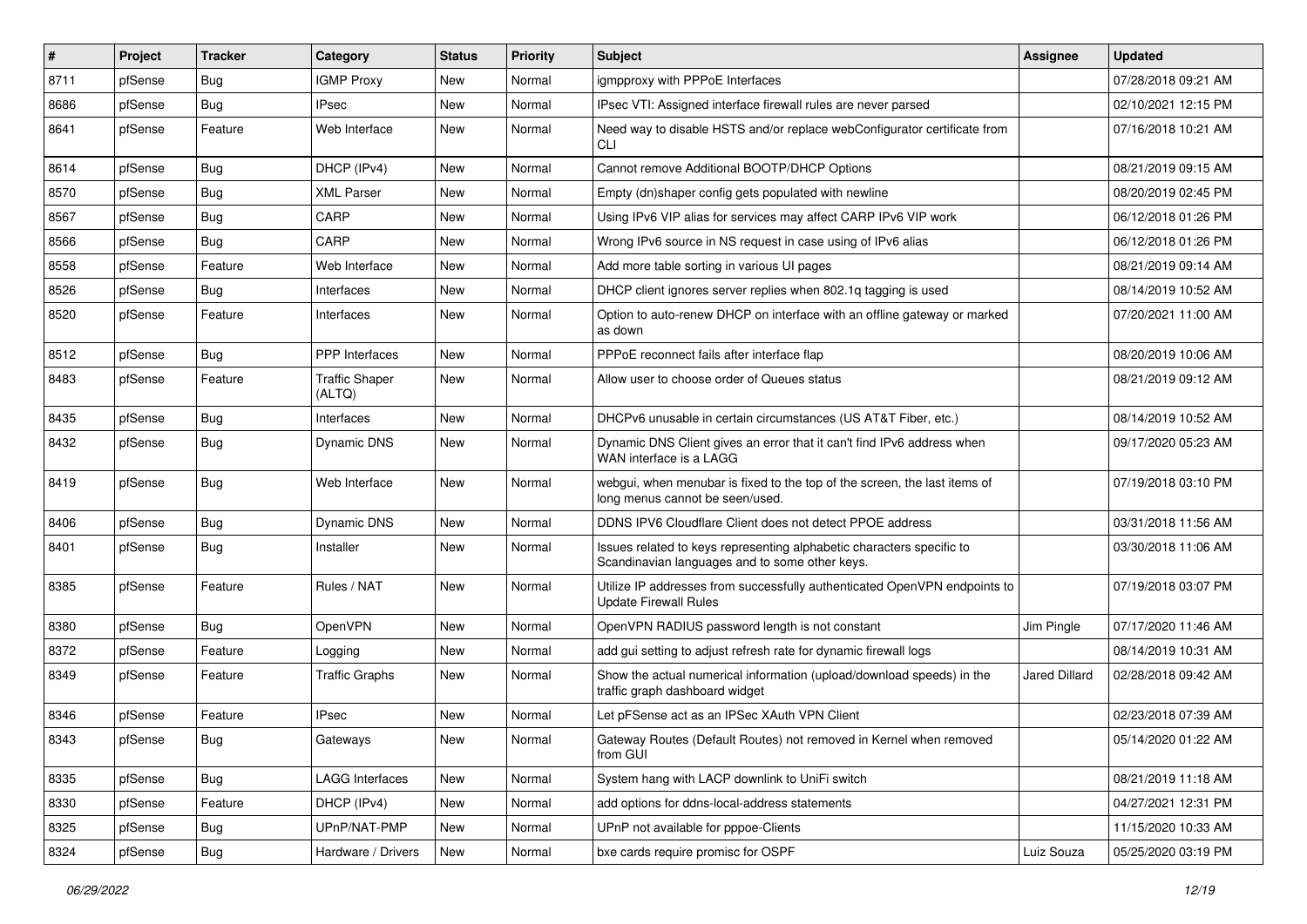| $\vert$ # | Project | <b>Tracker</b> | Category                                 | <b>Status</b> | <b>Priority</b> | <b>Subject</b>                                                                                                          | Assignee             | <b>Updated</b>      |
|-----------|---------|----------------|------------------------------------------|---------------|-----------------|-------------------------------------------------------------------------------------------------------------------------|----------------------|---------------------|
| 8313      | pfSense | Bug            | <b>Notifications</b>                     | New           | Normal          | STARTTLS auto detection not working                                                                                     |                      | 04/21/2022 12:39 PM |
| 8309      | pfSense | Feature        | Hardware / Drivers                       | New           | Normal          | Include apuled driver to add support for LEDs on PC Engines APU boards                                                  | Darryn Storm         | 08/20/2019 08:47 AM |
| 8285      | pfSense | <b>Bug</b>     | Web Interface                            | New           | Normal          | Actions on stale data may result in catastrophic results                                                                |                      | 01/16/2018 08:08 PM |
| 8274      | pfSense | Feature        | <b>Traffic Graphs</b>                    | <b>New</b>    | Normal          | Reverse Inverse Traffic Graph View                                                                                      | <b>Jared Dillard</b> | 08/14/2019 10:31 AM |
| 8263      | pfSense | <b>Bug</b>     | <b>Traffic Shaper</b><br>(ALTQ)          | New           | Normal          | Cannot create a nonlinear `Link Share` service curve because of: "the sum<br>of the child bandwidth higher than parent" |                      | 11/05/2020 07:31 AM |
| 8262      | pfSense | Feature        | IPv6 Router<br>Advertisements<br>(RADVD) | New           | Normal          | Make each prefix flags configurable separately.                                                                         |                      | 01/16/2018 12:35 PM |
| 8243      | pfSense | Feature        | <b>XMLRPC</b>                            | <b>New</b>    | Normal          | Sync dashboard settings over xmlrpc                                                                                     |                      | 08/21/2019 10:42 AM |
| 8236      | pfSense | Feature        | <b>DNS Resolver</b>                      | New           | Normal          | Ability to configure "forward-first" and "forward-host" options for more robust<br>domain overrides in DNS Resolver     |                      | 12/26/2017 01:26 AM |
| 8207      | pfSense | <b>Bug</b>     | <b>Operating System</b>                  | New           | Normal          | 2.4 cannot boot as a Xen VM with more than 7 NICs                                                                       |                      | 06/25/2022 05:42 PM |
| 8178      | pfSense | Feature        | Package System                           | New           | Normal          | Allow setting attributes for form elements in package XML                                                               |                      | 12/09/2017 07:48 PM |
| 8177      | pfSense | <b>Bug</b>     | Package System                           | New           | Normal          | "/xsl/package.xsl" is referenced in package XML files but not on the<br>firewall                                        |                      | 08/14/2019 09:56 AM |
| 8176      | pfSense | Bug            | Package System                           | New           | Normal          | ./schema/packages.dtd -- referenced in *xml, but missing?                                                               |                      | 12/09/2017 06:52 PM |
| 8173      | pfSense | Feature        | Interfaces                               | <b>New</b>    | Normal          | dhcp6c - RAW Options                                                                                                    |                      | 05/29/2022 05:34 PM |
| 8170      | pfSense | Feature        | <b>XMLRPC</b>                            | New           | Normal          | XMLRPC Sync deletes entires on remote System                                                                            |                      | 08/21/2019 10:42 AM |
| 8168      | pfSense | Feature        | <b>IPsec</b>                             | New           | Normal          | strongswan dhcp option                                                                                                  |                      | 12/19/2017 04:14 AM |
| 8149      | pfSense | Feature        | <b>NTPD</b>                              | New           | Normal          | <b>NTPsec</b>                                                                                                           |                      | 10/11/2020 10:59 AM |
| 8130      | pfSense | <b>Bug</b>     | <b>Traffic Graphs</b>                    | New           | Normal          | Status - Monitoring - Area chart displays traffic data differently than Line or<br>Bar charts                           |                      | 11/26/2017 01:40 PM |
| 8122      | pfSense | <b>Bug</b>     | OpenVPN                                  | New           | Normal          | openypn client is unable to use OTP (temporary) passwords                                                               |                      | 04/16/2018 09:28 AM |
| 8113      | pfSense | <b>Bug</b>     | Interfaces                               | New           | Normal          | MTU setting on bridge, openvpn clients ignored                                                                          |                      | 12/31/2021 05:55 PM |
| 8100      | pfSense | <b>Bug</b>     | CARP                                     | New           | Normal          | pfsync Initially Deletes States on Primary for Connections Established<br>through Secondary                             | Luiz Souza           | 02/08/2022 12:59 PM |
| 8095      | pfSense | Bug            | Translations                             | New           | Normal          | Unescaped simple quotes break JavaScript features when the French<br>translation is enabled                             |                      | 08/21/2019 09:06 AM |
| 8087      | pfSense | Bug            | Authentication                           | <b>New</b>    | Normal          | Provide Calling-Station-ID to RADIUS backed VPN connections                                                             |                      | 06/06/2020 05:36 AM |
| 8078      | pfSense | Feature        | PPP Interfaces                           | New           | Normal          | <b>PPPoE Reconnect Wait Time</b>                                                                                        |                      | 11/09/2017 05:13 PM |
| 8076      | pfSense | <b>Bug</b>     | Backup / Restore                         | New           | Normal          | User can easily apply an unusable interface configuration after restore                                                 |                      | 08/14/2019 10:52 AM |
| 8073      | pfSense | <b>Bug</b>     | <b>IPsec</b>                             | New           | Normal          | Traffic inexplicably not going through IPSEC despite (in theory) matching<br><b>SPs</b>                                 |                      | 11/09/2017 02:51 AM |
| 8072      | pfSense | <b>Bug</b>     | <b>Traffic Shaper</b><br>(Limiters)      | New           | Normal          | Limiter / Queue mask issues?                                                                                            | Ivor Kreso           | 11/08/2017 07:56 PM |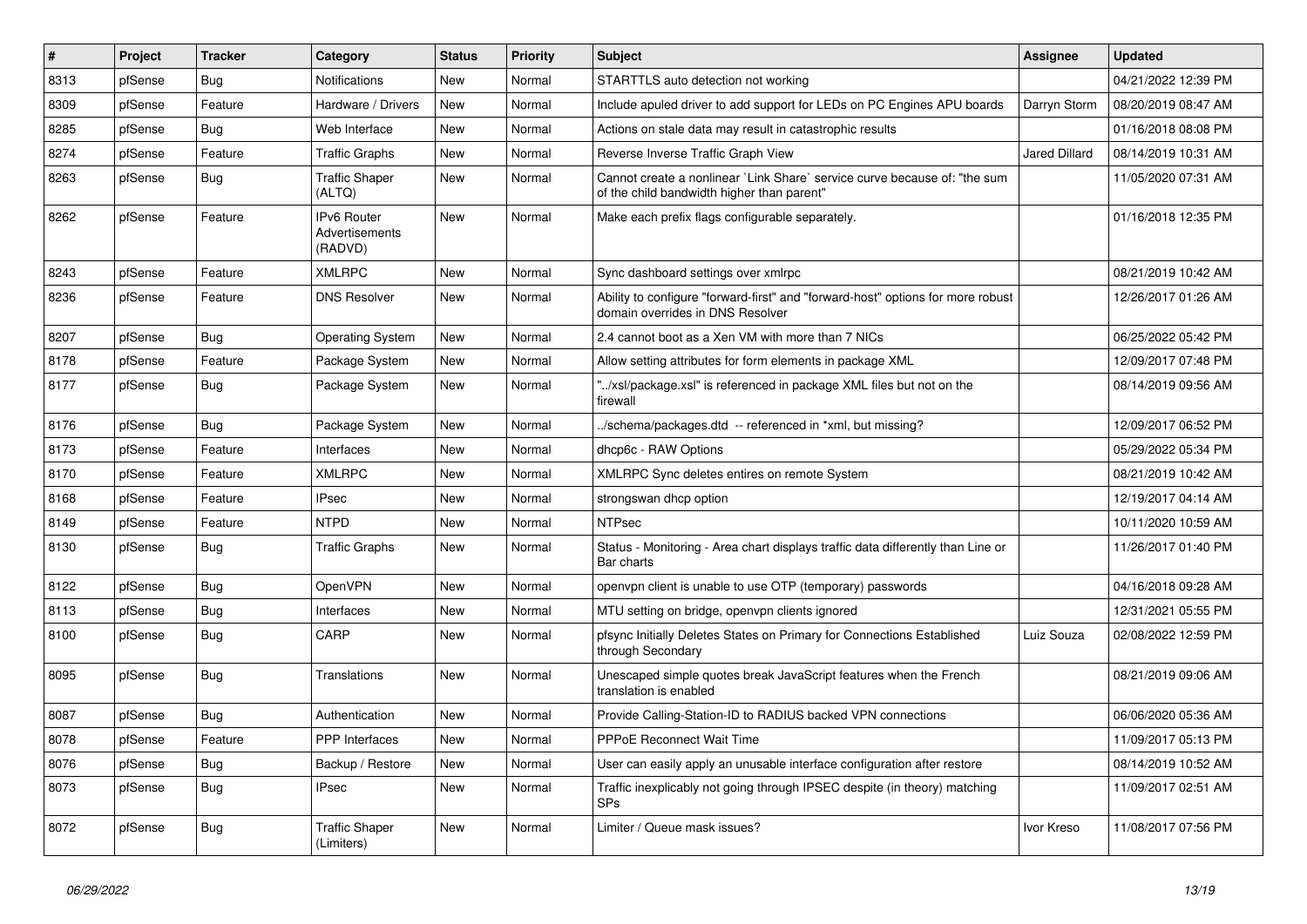| #    | Project | <b>Tracker</b> | Category                        | <b>Status</b> | <b>Priority</b> | <b>Subject</b>                                                                                                                    | <b>Assignee</b> | <b>Updated</b>      |
|------|---------|----------------|---------------------------------|---------------|-----------------|-----------------------------------------------------------------------------------------------------------------------------------|-----------------|---------------------|
| 8066 | pfSense | <b>Bug</b>     | Routing                         | New           | Normal          | Static routes not applied when they go out a interface using carp                                                                 |                 | 11/08/2017 02:04 AM |
| 8036 | pfSense | Feature        | <b>IPsec</b>                    | <b>New</b>    | Normal          | Want to run multiple Mobile Client IKEv2 server instances                                                                         |                 | 08/14/2019 09:31 AM |
| 8013 | pfSense | Bug            | <b>IPsec</b>                    | New           | Normal          | IPsec MSS clamping value shared for IPv4 and IPv6                                                                                 | Luiz Souza      | 10/28/2021 01:37 PM |
| 8004 | pfSense | <b>Bug</b>     | <b>NAT Reflection</b>           | <b>New</b>    | Normal          | Error notice for a deleted NAT that had a RULE or an existing NAT which is<br>claimed to have no NAT port                         |                 | 10/24/2017 06:39 PM |
| 7988 | pfSense | Feature        | Web Interface                   | <b>New</b>    | Normal          | Compact Theme based on Compact-RED with the default theme colors.                                                                 |                 | 10/23/2017 05:34 AM |
| 7986 | pfSense | Bug            | Wireless                        | <b>New</b>    | Normal          | WLAN card no longer properly initialized under 2.4.0                                                                              |                 | 06/19/2020 08:08 AM |
| 7977 | pfSense | Bug            | Translations                    | New           | Normal          | English text shown in stead of translated text (Routing - Gateway groups -<br>edit)                                               |                 | 08/21/2019 11:28 AM |
| 7974 | pfSense | Feature        | Dashboard                       | <b>New</b>    | Normal          | <b>ZFS RAID Monitor Not available</b>                                                                                             |                 | 08/20/2019 01:34 PM |
| 7971 | pfSense | Feature        | <b>Captive Portal</b>           | New           | Normal          | Allow import, export and synchronization of MACs under Captive Portal<br>service                                                  |                 | 10/19/2017 04:56 AM |
| 7964 | pfSense | Bug            | Multi-WAN                       | New           | Normal          | Restart openvpn on gateway switching                                                                                              |                 | 08/19/2019 12:35 PM |
| 7957 | pfSense | Feature        | Web Interface                   | New           | Normal          | GUI theme - separate "colour" from "compact/normal" in theme dropdown                                                             |                 | 10/17/2017 06:58 AM |
| 7956 | pfSense | Feature        | Web Interface                   | New           | Normal          | Favicon able to match GUI colour setting?                                                                                         |                 | 10/17/2017 06:36 AM |
| 7943 | pfSense | <b>Bug</b>     | Web Interface                   | <b>New</b>    | Normal          | CSS Overflow Fix for Drop Down Menus in webConfigurator                                                                           |                 | 11/21/2020 02:54 PM |
| 7922 | pfSense | Feature        | Rules / NAT                     | New           | Normal          | Add the option to select the ISP IPv6 Delegated Prefix as a destination in<br>firewall rules                                      |                 | 10/10/2017 06:36 PM |
| 7899 | pfSense | Bug            | <b>Traffic Shaper</b><br>(ALTQ) | New           | Normal          | a floating 'match' rule on LAN does not put traffic from a broswer on a<br>clientpc into a shaper queue                           |                 | 09/28/2017 09:16 AM |
| 7888 | pfSense | Feature        | Package System                  | <b>New</b>    | Normal          | Add a button in package manager GUI to upgrade all packages                                                                       |                 | 09/28/2017 05:50 AM |
| 7881 | pfSense | Feature        | OpenVPN                         | New           | Normal          | OpenVPN client - add support for multiple server entries                                                                          |                 | 08/14/2019 09:32 AM |
| 7863 | pfSense | Bug            | User Manager /<br>Privileges    | New           | Normal          | The "WebCfg - All pages" permission inclueds the "User - System: Shell<br>account access" even though that is not a WebCofg page. |                 | 09/16/2017 05:13 AM |
| 7852 | pfSense | Feature        | <b>DNS Resolver</b>             | <b>New</b>    | Normal          | Add views support to Unbound GUI                                                                                                  |                 | 09/11/2017 12:26 PM |
| 7821 | pfSense | Bug            | DHCP (IPv6)                     | <b>New</b>    | Normal          | GIF does not support broadcast                                                                                                    |                 | 08/29/2017 10:50 AM |
| 7812 | pfSense | Feature        | Web Interface                   | New           | Normal          | ZFS handling of autopreplace                                                                                                      |                 | 08/13/2019 03:53 PM |
| 7800 | pfSense | Feature        | Logging                         | <b>New</b>    | Normal          | Add option for state logging                                                                                                      |                 | 08/13/2019 03:51 PM |
| 7799 | pfSense | Feature        | Rules / NAT                     | New           | Normal          | Make an ajax call to toggle logging by clicking on the logging icon next to a<br>rule                                             |                 | 08/13/2019 09:40 AM |
| 7783 | pfSense | Feature        | <b>Operating System</b>         | New           | Normal          | Support for hosting VMs on pfSense using bhyve                                                                                    |                 | 03/25/2022 11:53 AM |
| 7781 | pfSense | Feature        | Rules / NAT                     | New           | Normal          | Please Enable Rule Separators on Manual Outbound NAT                                                                              |                 | 08/21/2019 09:07 AM |
| 7779 | pfSense | <b>Bug</b>     | OpenVPN                         | New           | Normal          | Traffic crossing a site-to-site OpenVPN tunnel fails to fragment.                                                                 |                 | 06/02/2021 08:26 AM |
| 7773 | pfSense | Feature        | IPsec                           | New           | Normal          | IPSec using IKEv2 with split DNS not using provided domain names                                                                  |                 | 08/15/2017 05:25 PM |
| 7761 | pfSense | Feature        | Rules / NAT                     | New           | Normal          | Add a way to match on IPv6 proto=0 (hop-by-hop header extension)                                                                  |                 | 08/13/2019 03:49 PM |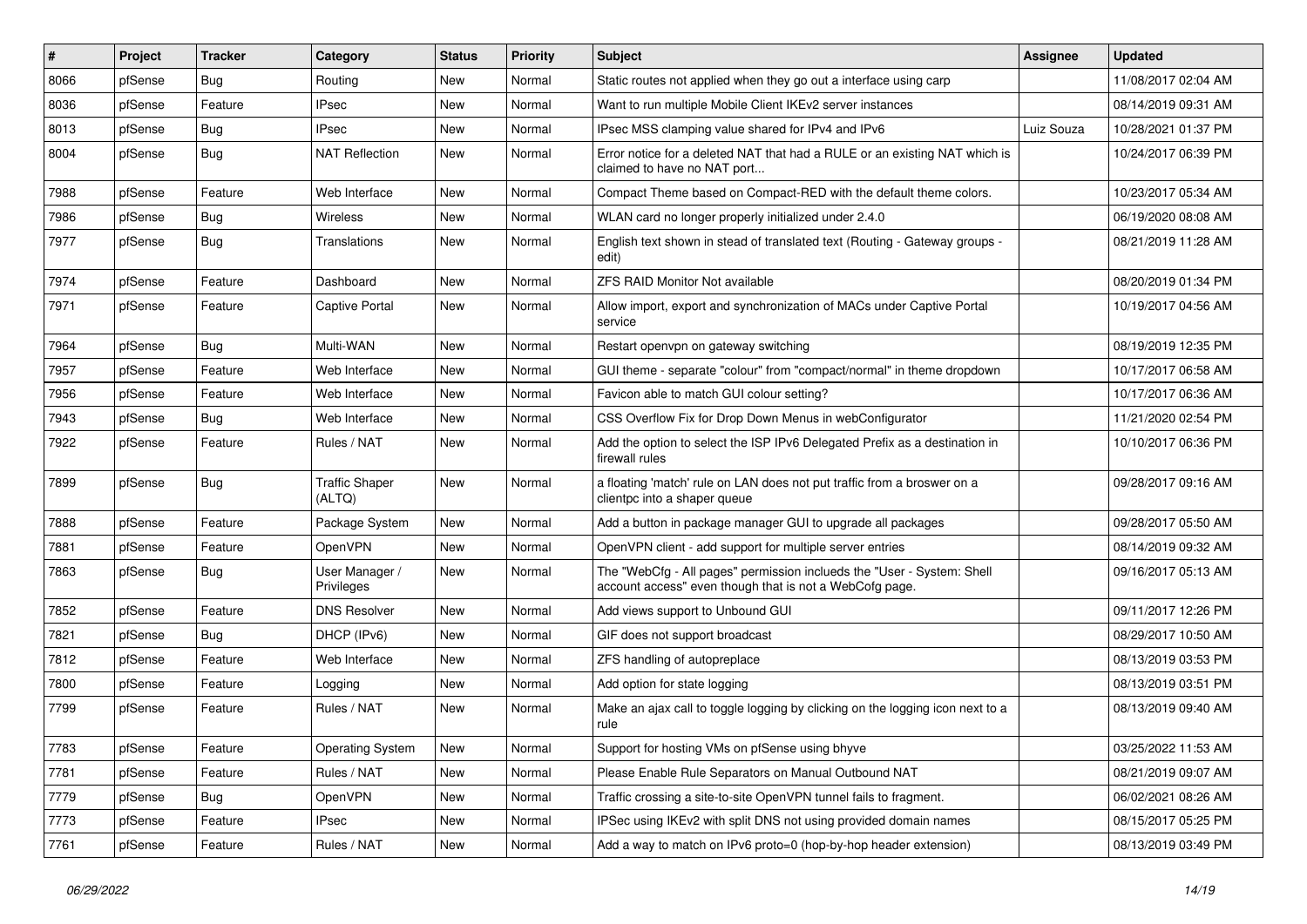| $\vert$ # | Project | <b>Tracker</b> | Category                                 | <b>Status</b> | <b>Priority</b> | Subject                                                                                                               | <b>Assignee</b> | <b>Updated</b>      |
|-----------|---------|----------------|------------------------------------------|---------------|-----------------|-----------------------------------------------------------------------------------------------------------------------|-----------------|---------------------|
| 7757      | pfSense | <b>Bug</b>     | Backup / Restore                         | New           | Normal          | Auto Config Backup fails to upload unless Default Gateway is up                                                       |                 | 08/16/2019 12:47 PM |
| 7747      | pfSense | Feature        | Console Menu                             | New           | Normal          | Minor UI Tweak: Make hitting enter on the console (esp via SSH) should<br>not log you out, but simply redraw the menu |                 | 08/01/2017 04:03 PM |
| 7738      | pfSense | Feature        | <b>IPsec</b>                             | New           | Normal          | Highlight which IPSec (or other VPN) crypto modes are<br>hardware-accelerated in the UI                               |                 | 08/13/2019 03:46 PM |
| 7737      | pfSense | <b>Bug</b>     | IPv6 Router<br>Advertisements<br>(RADVD) | New           | Normal          | radvd error message                                                                                                   |                 | 08/13/2019 09:41 AM |
| 7734      | pfSense | Bug            | DHCP (IPv6)                              | <b>New</b>    | Normal          | Using opton ia pd0 does not renew prefix and prefix get dropped                                                       |                 | 07/31/2017 03:46 AM |
| 7720      | pfSense | Feature        | Hardware / Drivers                       | New           | Normal          | Add general watchdog kernel modules (like ichwd) and watchdogd support<br>in the GUI.                                 |                 | 08/19/2019 01:20 PM |
| 7671      | pfSense | Feature        | Gateway Monitoring                       | New           | Normal          | Gateway Monitoring Via Custom Script or Telnet.                                                                       |                 | 09/18/2020 02:59 PM |
| 7665      | pfSense | Bug            | Aliases / Tables                         | <b>New</b>    | Normal          | Host range validation for Aliases is not strict enough                                                                |                 | 08/21/2019 11:01 AM |
| 7626      | pfSense | Feature        | Interfaces                               | New           | Normal          | Add IPoE support for WAN                                                                                              |                 | 01/01/2022 12:31 AM |
| 7602      | pfSense | Feature        | <b>Operating System</b>                  | New           | Normal          | Auto-Create bootable USB for recovery                                                                                 |                 | 08/13/2019 09:50 AM |
| 7590      | pfSense | <b>Bug</b>     | Diagnostics                              | New           | Normal          | diag_edit do not save when nothing to sae (in directory browse view)                                                  |                 | 05/20/2017 05:04 PM |
| 7589      | pfSense | Bug            | Diagnostics                              | New           | Normal          | diag edit.php old print info box                                                                                      |                 | 05/20/2017 05:02 PM |
| 7563      | pfSense | Feature        | L <sub>2</sub> TP                        | New           | Normal          | I2tp Suggestion: consider allowing IP/Subnet for the user.                                                            |                 | 08/21/2019 10:52 AM |
| 7551      | pfSense | Bug            | Rules / NAT                              | New           | Normal          | Dynamic IPsec endpoints not added to rule set after WAN down/up                                                       |                 | 05/16/2017 02:26 PM |
| 7541      | pfSense | Feature        | Installer                                | New           | Normal          | ZFS Install, add hot spare option                                                                                     |                 | 08/14/2019 09:32 AM |
| 7476      | pfSense | Bug            | Logging                                  | New           | Normal          | Dirty buffer used to build log messages?                                                                              |                 | 04/17/2017 09:51 PM |
| 7430      | pfSense | <b>Bug</b>     | Interfaces                               | New           | Normal          | pfsense-utils.inc - where_is_ipaddr_configured() should account for<br>loopback interface                             |                 | 08/13/2019 03:48 PM |
| 7420      | pfSense | <b>Bug</b>     | <b>IPsec</b>                             | <b>New</b>    | Normal          | ipsec status freezing                                                                                                 |                 | 02/13/2020 09:09 AM |
| 7418      | pfSense | Feature        | Dynamic DNS                              | New           | Normal          | Dynamic dns should be sorted interface name                                                                           |                 | 08/21/2019 08:58 AM |
| 7405      | pfSense | Feature        | DHCP (IPv4)                              | New           | Normal          | Ability to add dhcp host reservations from "Diagnostics -> ARP table"                                                 |                 | 10/12/2020 08:22 AM |
| 7402      | pfSense | Bug            | Web Interface                            | New           | Normal          | Inconsistent use of htmlentities validation checks                                                                    |                 | 03/21/2017 08:58 AM |
| 7385      | pfSense | Todo           | Web Interface                            | New           | Normal          | Sanitize PHP includes                                                                                                 |                 | 08/13/2019 03:22 PM |
| 7373      | pfSense | <b>Bug</b>     | Rules / NAT                              | New           | Normal          | Firewall schedules GUI needs to be redone from scratch                                                                |                 | 08/21/2019 08:56 AM |
| 7352      | pfSense | Bug            | Routing                                  | New           | Normal          | pfSense IPv6 static route is dumped after a WAN flap                                                                  |                 | 01/20/2022 09:35 AM |
| 7303      | pfSense | Bug            | IPv6 Router<br>Advertisements<br>(RADVD) | New           | Normal          | ipv6 connectivity lost on pfSense reboot                                                                              |                 | 08/20/2019 12:23 PM |
| 7292      | pfSense | Feature        | Dynamic DNS                              | New           | Normal          | DynamicDNS configuration does not sync to HA secondary                                                                |                 | 02/21/2017 04:56 PM |
| 7287      | pfSense | Feature        | <b>NTPD</b>                              | New           | Normal          | NTP add support for ACTS ref clock                                                                                    |                 | 10/12/2020 07:45 AM |
| 7281      | pfSense | Feature        | OpenVPN                                  | New           | Normal          | OpenVPN: Add support for IPv6 dynamic prefix selection                                                                |                 | 12/21/2017 08:56 PM |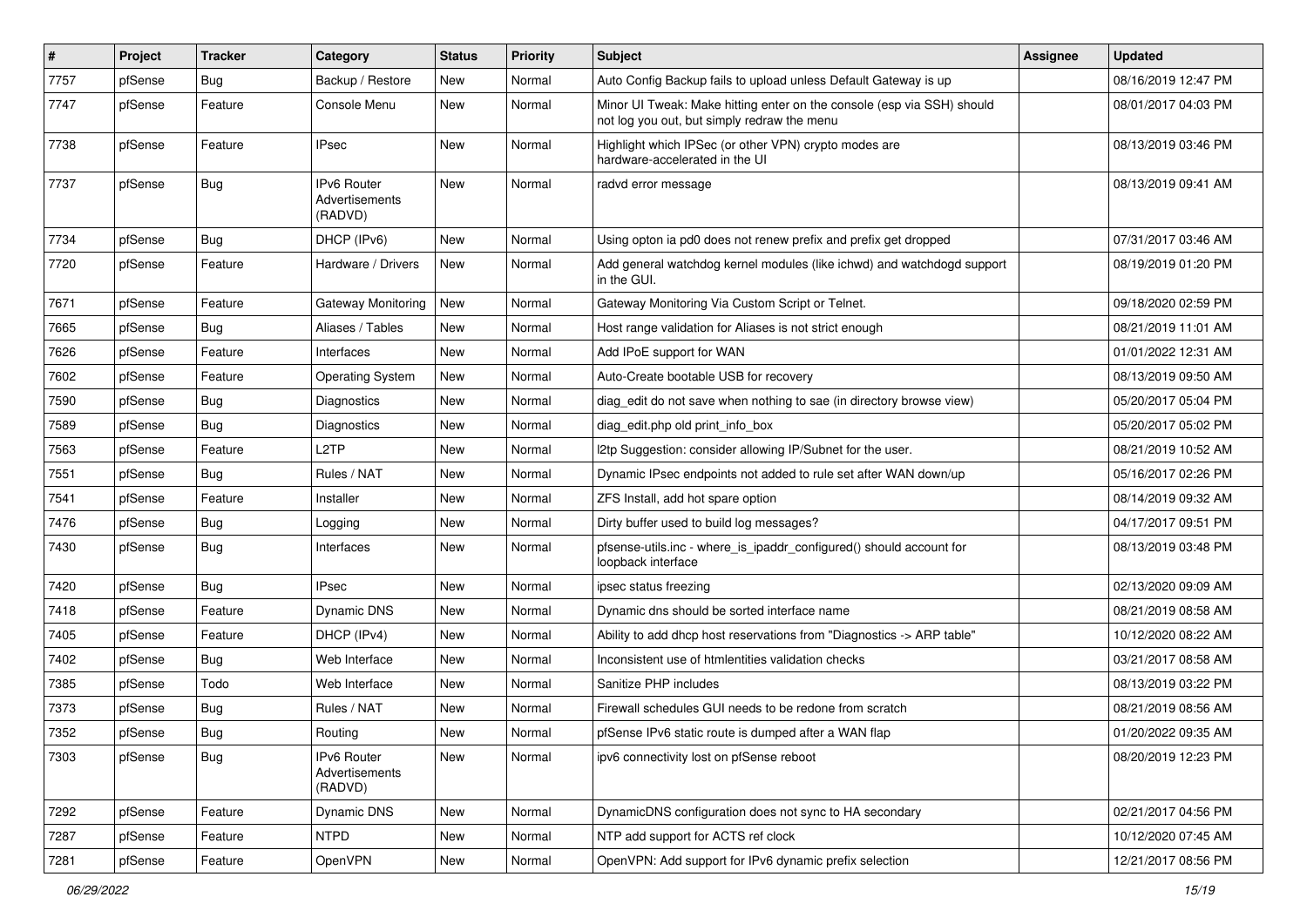| $\pmb{\sharp}$ | Project | <b>Tracker</b> | Category                                 | <b>Status</b> | <b>Priority</b> | <b>Subject</b>                                                                                                                                      | Assignee             | <b>Updated</b>      |
|----------------|---------|----------------|------------------------------------------|---------------|-----------------|-----------------------------------------------------------------------------------------------------------------------------------------------------|----------------------|---------------------|
| 7260           | pfSense | Feature        | Rules / NAT                              | New           | Normal          | Source OS / p0f Database Missing Modern Operating Systems                                                                                           |                      | 04/18/2020 02:25 AM |
| 7248           | pfSense | Feature        | <b>IPsec</b>                             | New           | Normal          | Web UI for IPSec settings should warn about poor security choices                                                                                   | Jim Pingle           | 10/31/2019 12:15 PM |
| 7244           | pfSense | Feature        | Developer Tools                          | New           | Normal          | Publish pfsense as a Vagrant Basebox                                                                                                                |                      | 01/29/2019 04:09 AM |
| 7238           | pfSense | <b>Bug</b>     | Web Interface                            | New           | Normal          | Menu layout broken when using "Hostname in Menu" with long hostnames                                                                                |                      | 02/21/2017 07:01 AM |
| 7235           | pfSense | <b>Bug</b>     | <b>IPsec</b>                             | <b>New</b>    | Normal          | 4860 has not got significant IPsec performance rising with enabled HW<br>acceleration                                                               | Luiz Souza           | 12/18/2021 04:32 PM |
| 7216           | pfSense | Feature        | Web Interface                            | New           | Normal          | Allow user to choose date display format                                                                                                            | <b>Phillip Davis</b> | 02/02/2018 04:20 PM |
| 7212           | pfSense | Feature        | Hardware / Drivers                       | New           | Normal          | Provide Driver for SG-1000 Crypto Accelerator                                                                                                       | Luiz Souza           | 08/20/2019 08:46 AM |
| 7201           | pfSense | Feature        | <b>NTPD</b>                              | New           | Normal          | NTP Support multiple GPS reference clocks                                                                                                           |                      | 04/27/2021 12:31 PM |
| 7195           | pfSense | <b>Bug</b>     | Package System                           | New           | Normal          | pkg_edit.php - < checkenablefields> tag has no effect on fields other than<br>checkbox/input                                                        |                      | 08/21/2019 09:15 AM |
| 7182           | pfSense | Feature        | Dashboard                                | <b>New</b>    | Normal          | Break up System Widget on the Dashboard                                                                                                             |                      | 08/21/2019 08:59 AM |
| 7172           | pfSense | Bug            | DHCP (IPv4)                              | New           | Normal          | Sorting by hostname in Services > DHCP Server > LAN should be "natural"<br>(alphanumeric friendly)                                                  |                      | 08/20/2019 03:47 PM |
| 7152           | pfSense | <b>Bug</b>     | <b>DNS Resolver</b>                      | New           | Normal          | Unbound / DNS Resolver issue if "Register DHCP static mappings in the<br>DNS Resolver" set before wildcard DNS custom options                       |                      | 12/18/2021 04:59 PM |
| 7113           | pfSense | Bug            | Dashboard                                | New           | Normal          | Interface name in Traffic Graphs                                                                                                                    |                      | 12/31/2021 05:40 PM |
| 7085           | pfSense | Feature        | Rules / NAT                              | New           | Normal          | Edit Firewall Rules Seperator                                                                                                                       |                      | 09/10/2017 09:15 AM |
| 7082           | pfSense | <b>Bug</b>     | Package System                           | New           | Normal          | pkg edit.php - impossible to use default value with rowhelperfield                                                                                  |                      | 08/21/2019 09:15 AM |
| 7040           | pfSense | Bug            | Interfaces                               | New           | Normal          | Issue when disabling an interface                                                                                                                   |                      | 12/26/2016 02:56 AM |
| 6993           | pfSense | Bug            | OpenVPN                                  | <b>New</b>    | Normal          | OpenVPN status error during CARP state transition                                                                                                   | James Webb           | 12/31/2021 05:44 PM |
| 6977           | pfSense | Bug            | Interfaces                               | New           | Normal          | VLAN traffic is erroneously counted as underlying iface (untagged) traffic                                                                          |                      | 08/13/2019 02:56 PM |
| 6960           | pfSense | Feature        | DHCP (IPv4)                              | New           | Normal          | Consider replacing ISC DHCP server with KEA DHCP                                                                                                    |                      | 09/24/2020 01:59 PM |
| 6956           | pfSense | Feature        | Captive Portal                           | New           | Normal          | Allow more control over concurrent logins                                                                                                           |                      | 11/23/2016 12:01 PM |
| 6926           | pfSense | Bug            | UPnP/NAT-PMP                             | New           | Normal          | Miniupnp advertising expired IPv6 address                                                                                                           |                      | 01/15/2022 08:29 PM |
| 6917           | pfSense | Feature        | Upgrade                                  | New           | Normal          | Add ability to choose from what IP/IFACE you search for updates                                                                                     |                      | 11/11/2016 09:51 AM |
| 6845           | pfSense | Feature        | Interfaces                               | New           | Normal          | DHCP / DHCPv6 WAN client status page                                                                                                                |                      | 08/19/2019 12:37 PM |
| 6823           | pfSense | <b>Bug</b>     | Interfaces                               | New           | Normal          | No connectivity after changing link state to UP                                                                                                     |                      | 04/21/2022 12:39 PM |
| 6816           | pfSense | Feature        | IPv6 Router<br>Advertisements<br>(RADVD) | New           | Normal          | Status and/or Diagnostics page for radvd                                                                                                            |                      | 08/13/2019 02:35 PM |
| 6803           | pfSense | <b>Bug</b>     | Web Interface                            | New           | Normal          | CSRF timeout occurs when it (probably) shouldn't                                                                                                    |                      | 11/03/2016 09:43 PM |
| 6799           | pfSense | <b>Bug</b>     | Rules / NAT                              | New           | Normal          | Using NOT (!) with interface subnet macros results unexpected traffic<br>passing when multiple subnets are included in the macro (i.e. VIP subnets) |                      | 02/07/2022 02:18 PM |
| 6796           | pfSense | Feature        | Interfaces                               | New           | Normal          | Allow hostnames as GRE and GIF endpoints                                                                                                            |                      | 08/13/2019 02:35 PM |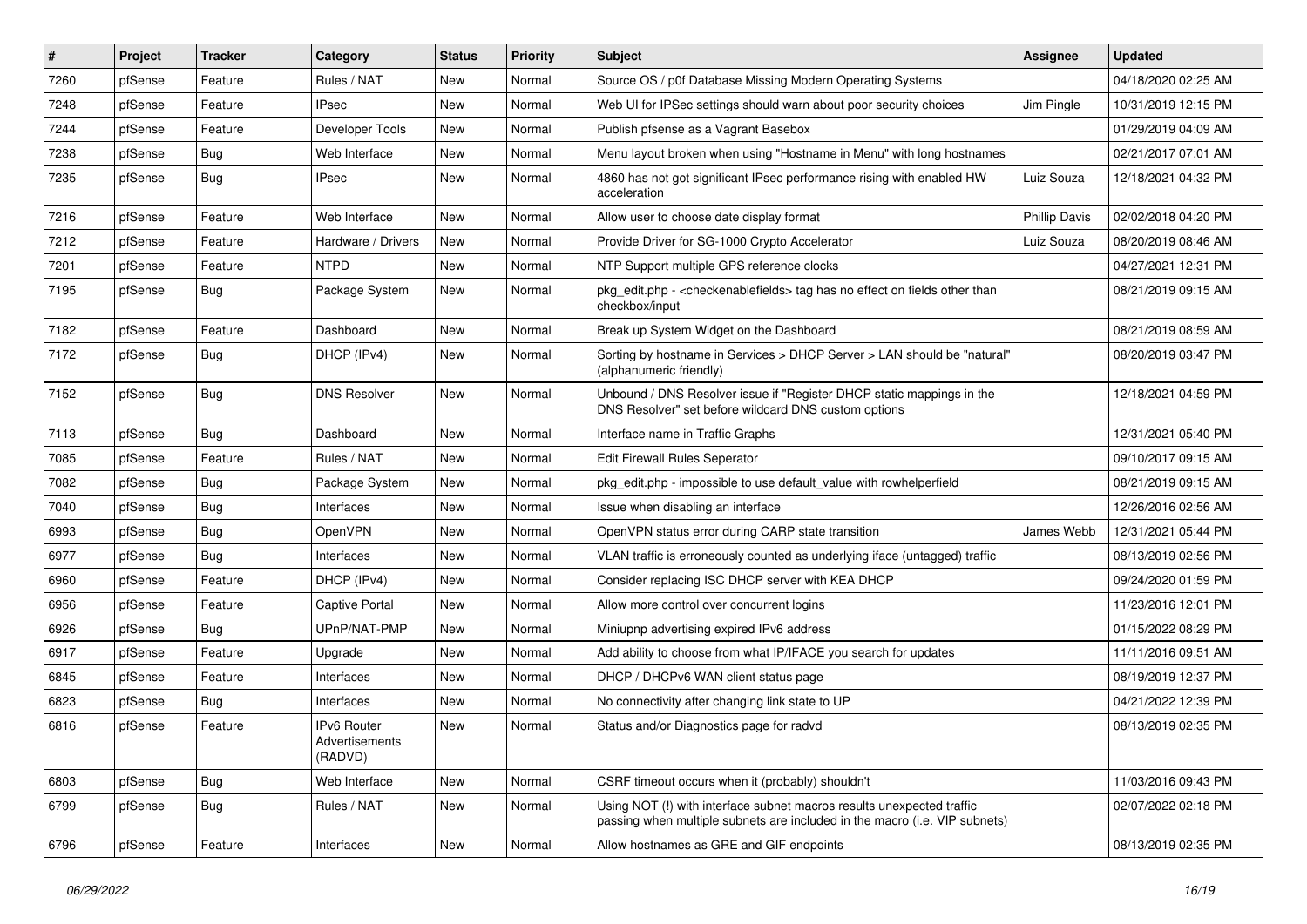| #    | Project | <b>Tracker</b> | Category                                        | <b>Status</b> | <b>Priority</b> | Subject                                                                                          | Assignee     | <b>Updated</b>      |
|------|---------|----------------|-------------------------------------------------|---------------|-----------------|--------------------------------------------------------------------------------------------------|--------------|---------------------|
| 6776 | pfSense | Feature        | Rules / NAT                                     | New           | Normal          | Allow disabling of "filter rule association" by default                                          |              | 08/17/2021 10:56 AM |
| 6742 | pfSense | Feature        | Authentication                                  | New           | Normal          | OAuth2 authentication for OpenVPN (and for FreeRadius)                                           | Jim Thompson | 10/19/2020 09:19 AM |
| 6738 | pfSense | Feature        | Web Interface                                   | New           | Normal          | GUI Action Buttons replicated to the top of the List                                             |              | 07/10/2021 01:04 PM |
| 6691 | pfSense | Bug            | DHCP (IPv6)                                     | New           | Normal          | dhcp6c quits after only two tries if no response was received                                    |              | 12/07/2020 04:25 PM |
| 6627 | pfSense | Bug            | Rules / NAT                                     | New           | Normal          | floating tab match rules ignore quick action so should be removed                                |              | 07/18/2016 02:15 PM |
| 6615 | pfSense | Feature        | DHCP (IPv4)                                     | New           | Normal          | new DHCP server option                                                                           |              | 08/13/2019 01:39 PM |
| 6604 | pfSense | Feature        | <b>NTPD</b>                                     | New           | Normal          | Allow NTP server list to be overridden by DHCP/PPP                                               |              | 08/13/2019 01:39 PM |
| 6602 | pfSense | Feature        | User Manager /<br>Privileges                    | New           | Normal          | Config writes denied via "deny config write" permission should notify as<br>such                 |              | 08/20/2019 03:43 PM |
| 6574 | pfSense | Feature        | Hardware / Drivers                              | <b>New</b>    | Normal          | Support USB RNDIS network interfaces                                                             |              | 08/20/2019 08:46 AM |
| 6569 | pfSense | Feature        | <b>NTPD</b>                                     | New           | Normal          | Support Rockwell ZODIAC binary protocol (Jupiter receiver) for high<br>precision                 | Jim Pingle   | 07/18/2016 11:45 AM |
| 6554 | pfSense | Feature        | <b>NTPD</b>                                     | New           | Normal          | Reintroduce NTP mode7 for IEEE 1588 PTPd interop                                                 |              | 08/13/2019 01:40 PM |
| 6541 | pfSense | Bug            | <b>IPv6 Router</b><br>Advertisements<br>(RADVD) | New           | Normal          | IPv6 RAs always include on-link prefix; clients may not use DHCPv6<br>managed addresses          |              | 08/13/2019 03:23 PM |
| 6539 | pfSense | Feature        | Rules / NAT                                     | New           | Normal          | ICMPv6 filtering requires multiple rules - no range support                                      |              | 08/13/2019 01:23 PM |
| 6501 | pfSense | Todo           | Web Interface                                   | New           | Normal          | Tightening up subnet expansion                                                                   |              | 08/13/2019 01:23 PM |
| 6500 | pfSense | Feature        | Package System                                  | New           | Normal          | Should be a way to determine which packages are available without having<br>to update/install    |              | 06/17/2016 05:34 PM |
| 6481 | pfSense | Bug            | IPsec                                           | New           | Normal          | loading EAP_RADIUS method failed                                                                 |              | 03/24/2020 04:25 PM |
| 6469 | pfSense | Feature        | Console Menu                                    | New           | Normal          | Improve help + self documentation in console PHP shell                                           |              | 08/13/2019 01:23 PM |
| 6457 | pfSense | Feature        | Installer                                       | New           | Normal          | Allow ability to configure AWS EC2 AMI via userdata                                              |              | 09/21/2020 02:54 PM |
| 6412 | pfSense | Feature        | <b>Operating System</b>                         | New           | Normal          | Add includedir directive for /var/etc/xinet.d to xinetd configuration                            |              | 08/13/2019 01:23 PM |
| 6398 | pfSense | Bug            | Configuration<br>Backend                        | New           | Normal          | If config cannot be loaded due to corruption or bug, it isn't handled<br>gracefully (just stops) |              | 08/13/2019 01:23 PM |
| 6332 | pfSense | Todo           | Web Interface                                   | New           | Normal          | Upgrade encryption options to cover current range of recommendations                             |              | 08/13/2019 02:34 PM |
| 6321 | pfSense | Bug            | L2TP                                            | New           | Normal          | Problem with connecting I2tp over ipsec from android and windows                                 |              | 11/13/2020 11:01 AM |
| 6295 | pfSense | <b>Bug</b>     | <b>Traffic Shaper</b><br>(Limiters)             | New           | Normal          | Crash upon applying CODELQ to untagged parent interface when also<br>applied to daughter VLAN    | Luiz Souza   | 08/20/2019 02:44 PM |
| 6289 | pfSense | <b>Bug</b>     | Interfaces                                      | New           | Normal          | IPv6 address not given to track6 interfaces on create                                            |              | 12/30/2021 04:17 AM |
| 6283 | pfSense | Feature        | DHCP (IPv6)                                     | New           | Normal          | Register DHCPv6 leases with DNS resolver                                                         |              | 08/21/2019 10:48 AM |
| 6228 | pfSense | Feature        | <b>Operating System</b>                         | New           | Normal          | Please provide a means for IGMPv3 and MLDv2 support                                              |              | 05/20/2020 03:21 PM |
| 6215 | pfSense | Feature        | Web Interface                                   | New           | Normal          | Create consistent UI for admin access security                                                   |              | 04/20/2016 03:05 PM |
| 6213 | pfSense | Feature        | <b>IPsec</b>                                    | New           | Normal          | IPSEC: IPV4/IPV6 dual-interface-stack support for Mobile IKE                                     |              | 04/20/2016 07:48 AM |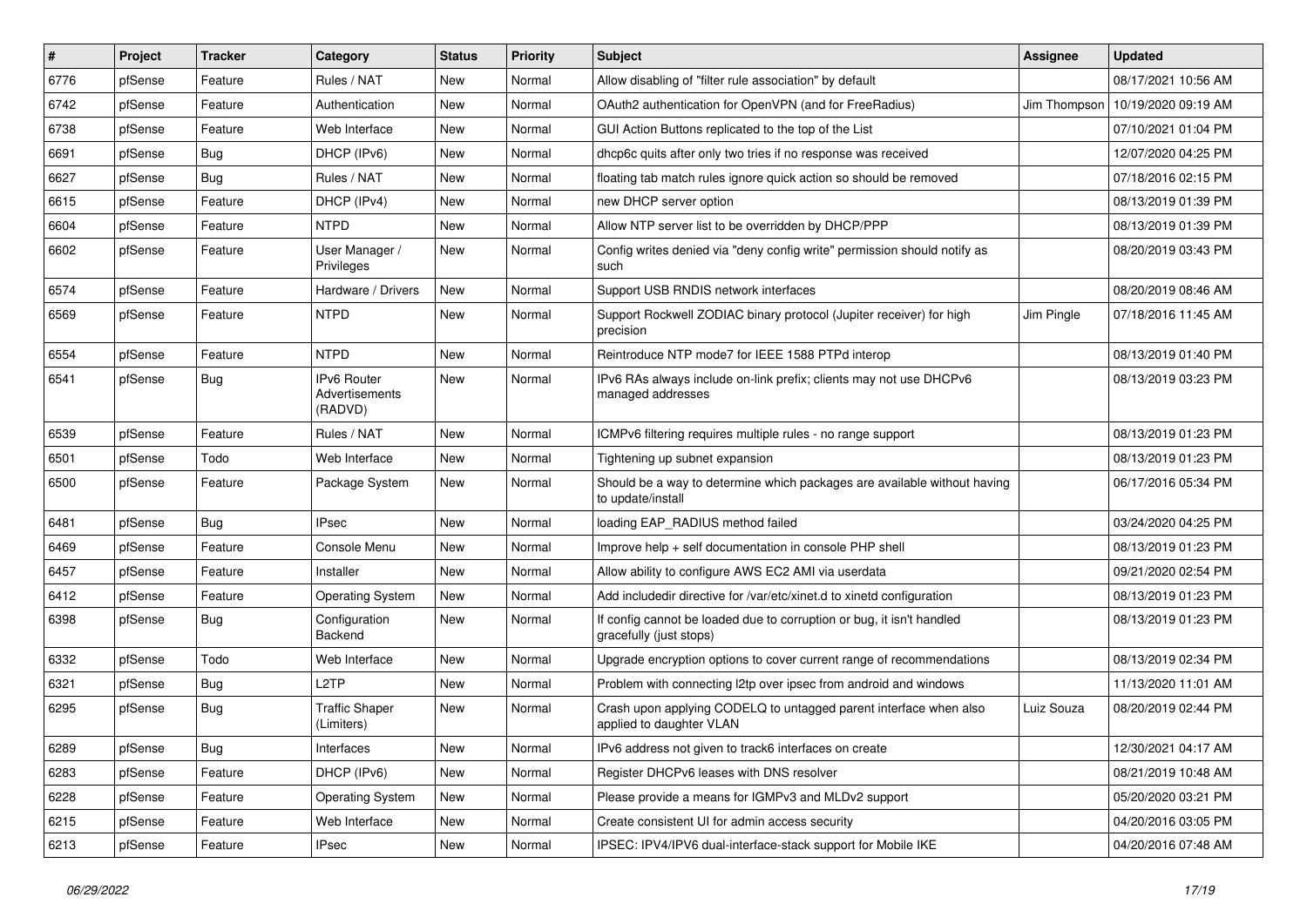| #    | Project | <b>Tracker</b> | Category                        | <b>Status</b> | <b>Priority</b> | Subject                                                                                      | <b>Assignee</b> | <b>Updated</b>      |
|------|---------|----------------|---------------------------------|---------------|-----------------|----------------------------------------------------------------------------------------------|-----------------|---------------------|
| 6207 | pfSense | Feature        | Rules / NAT                     | New           | Normal          | Please, add "THIS IF broadcast" Macro for use in firewall rules                              |                 | 08/21/2019 11:01 AM |
| 6186 | pfSense | <b>Bug</b>     | Services                        | New           | Normal          | race conditions in service startup                                                           |                 | 04/21/2022 12:39 PM |
| 6103 | pfSense | Feature        | <b>DNS Resolver</b>             | New           | Normal          | DNS Resolver Outgoing Interfaces should be able to use Gateway Groups                        |                 | 10/21/2019 08:02 AM |
| 6051 | pfSense | <b>Bug</b>     | DHCP (IPv6)                     | New           | Normal          | DHCPv6 Client Failure for additional WAN Address causes<br>2-seconds-service-restart-loop    |                 | 12/03/2020 01:08 AM |
| 6038 | pfSense | Feature        | Interfaces                      | <b>New</b>    | Normal          | Add ability to configure which interface is chosen for defining hostname IP<br>in /etc/hosts |                 | 07/07/2017 09:56 AM |
| 6029 | pfSense | <b>Bug</b>     | <b>XML Parser</b>               | <b>New</b>    | Normal          | Unhelpful error messages in xmlparse*.inc and generally                                      |                 | 08/13/2019 12:52 PM |
| 5950 | pfSense | Feature        | DHCP (IPv6)                     | New           | Normal          | DHCPv6 Server support for PD of PD-obtained networks                                         |                 | 03/04/2016 03:04 AM |
| 5922 | pfSense | Feature        | <b>SNMP</b>                     | New           | Normal          | SNMP - enable SNMP v3 functionality                                                          | Viktor Gurov    | 03/02/2022 02:40 PM |
| 5902 | pfSense | Todo           | Configuration<br>Backend        | New           | Normal          | Use a common place for default values                                                        |                 | 08/13/2019 12:53 PM |
| 5850 | pfSense | Feature        | User Manager /<br>Privileges    | New           | Normal          | Limit "WebCfg - System: User Manager page" privilege to non-admins and<br>non-admin groups   |                 | 02/19/2017 10:04 AM |
| 5849 | pfSense | Bug            | CARP                            | <b>New</b>    | Normal          | Routing fail on CARP IPsec                                                                   |                 | 12/18/2021 04:41 PM |
| 5825 | pfSense | Feature        | Authentication                  | New           | Normal          | Allow EAP-RADIUS for authentication servers                                                  |                 | 08/21/2019 10:32 AM |
| 5813 | pfSense | Feature        | <b>Traffic Shaper</b><br>(ALTQ) | New           | Normal          | Replacement of layer7 filter                                                                 |                 | 02/18/2017 05:08 PM |
| 5786 | pfSense | <b>Bug</b>     | Web Interface                   | <b>New</b>    | Normal          | Check WebConfigurator port for conflicts                                                     |                 | 04/21/2022 12:39 PM |
| 5652 | pfSense | <b>Bug</b>     | Authentication                  | New           | Normal          | Radius IETF Class Group Assignment - Incorrect Standard                                      |                 | 08/13/2019 01:39 PM |
| 5629 | pfSense | Bug            | <b>IPsec</b>                    | <b>New</b>    | Normal          | Allow for IPsec configuration using certs without a CA                                       |                 | 12/31/2021 05:21 PM |
| 5619 | pfSense | Feature        | <b>Operating System</b>         | <b>New</b>    | Normal          | Curl with ARES support                                                                       |                 | 08/13/2019 02:56 PM |
| 5616 | pfSense | Feature        | Wireless                        | New           | Normal          | <b>Incorrect Wireless Channel</b>                                                            | Jim Thompson    | 10/09/2016 03:33 PM |
| 5556 | pfSense | Feature        | Diagnostics                     | <b>New</b>    | Normal          | No error when downloading non-existing file on Diagnostics/Execute                           |                 | 08/20/2019 03:43 PM |
| 5525 | pfSense | Feature        | OpenVPN                         | New           | Normal          | Add static routes for OpenVPN client remote peer addresses when using<br>non-default WANs    |                 | 11/25/2015 08:44 AM |
| 5510 | pfSense | Feature        | Package System                  | New           | Normal          | Need a simple way to enable/disable package-installed services                               |                 | 04/21/2022 12:39 PM |
| 5474 | pfSense | Feature        | Interfaces                      | <b>New</b>    | Normal          | Add 802.1x configuration to wired interfaces.                                                |                 | 03/16/2016 04:32 PM |
| 5445 | pfSense | Todo           | Web Interface                   | New           | Normal          | Improve banner for "background activity"                                                     |                 | 02/06/2016 04:43 AM |
| 5367 | pfSense | Bug            | Web Interface                   | New           | Normal          | Safari repeatedly tries to reload dashboard                                                  | Jared Dillard   | 08/22/2016 11:08 AM |
| 5360 | pfSense | Feature        | UPnP/NAT-PMP                    | New           | Normal          | Add possibility to configure independent "UPnP & NAT-PMP" instances                          |                 | 10/31/2015 04:25 AM |
| 5331 | pfSense | Feature        | <b>IPsec</b>                    | New           | Normal          | IPSec table for tuning strongswan.conf                                                       |                 | 05/05/2021 12:10 AM |
| 5306 | pfSense | <b>Bug</b>     | Package System                  | New           | Normal          | textarea fields should have linebreaks sanitized automatically on save                       |                 | 03/03/2017 04:15 AM |
| 5253 | pfSense | <b>Bug</b>     | <b>PPP</b> Interfaces           | New           | Normal          | 3gstats.php 100% CPU                                                                         |                 | 01/08/2022 05:02 PM |
| 5080 | pfSense | Feature        | DHCP (IPv4)                     | New           | Normal          | Settings tab under Services>DHCP Server                                                      |                 | 08/13/2019 12:53 PM |